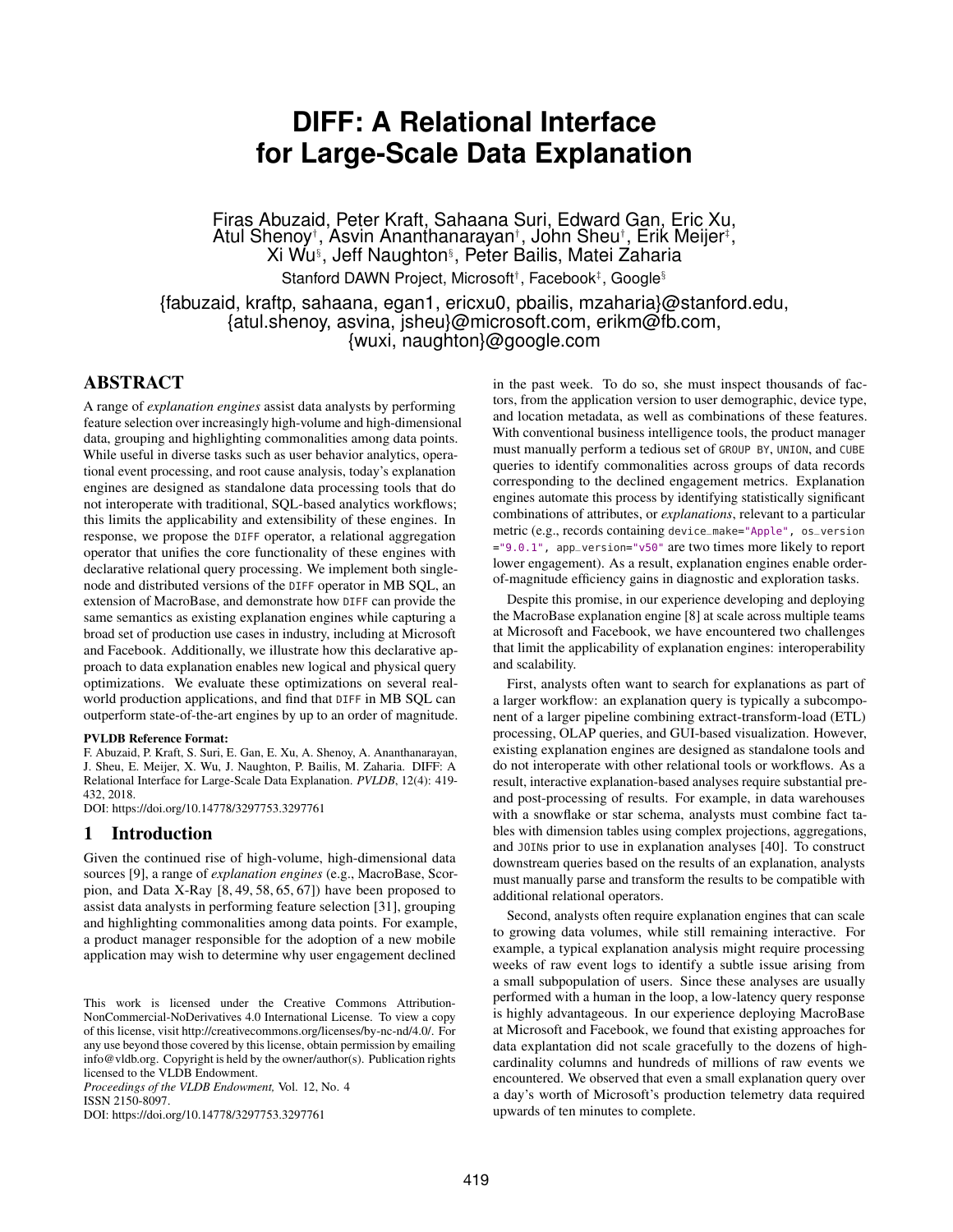In response to these two challenges, we introduce the DIFF operator, a declarative relational operator that unifies the core functionality of several explanation engines with traditional relational analytics queries. Furthermore, we show that the DIFF operator can be implemented in a scalable manner.

To address the first challenge, we exploit the observation that many explanation engines and feature selection routines summarize differences between populations with respect to various *difference metrics*, or functions designed to quantify particular differences between disparate subgroups in the data (e.g., the prevalence of a variable between two populations). We capture the semantics of these engines via our DIFF operator, which is parameterized by these difference metrics and can generalize to application domains such as user behavior analytics, operational event processing, and root cause analysis. DIFF is semantically equivalent to a parameterized relational query composed of UNION, GROUP BY, and CUBE operators, and therefore integrates with current analytics pipelines that utilize a relational data representation.

However, incorporating the DIFF operator into a relational query engine raises two key scalability questions:

- 1. What *logical layer optimizations* are needed to efficiently execute SQL queries when combining DIFF with other relational algebra operators, especially JOINs?
- 2. What *physical layer optimizations*—algorithms, indexes, and storage formats—are needed to evaluate DIFF efficiently?

At the logical layer, we present two new optimizations for DIFF that are informed by the snowflake and star schemas common in data warehouses, where data is augmented with metadata via JOINs before running explanation queries [\[40\]](#page-12-3). A naïve execution of this workflow would fully materialize the JOINs and then evaluate DIFF on their output. We show that if the returned output size after computing the JOINs far exceeds that of the DIFF, it is more efficient to perform the DIFF operation before materializing the JOINs, thereby applying a predicate pushdown-style strategy to DIFF-JOIN queries (similar to learning over joins [\[42\]](#page-12-4)). We introduce an adaptive algorithm that dynamically determines the order of operations, yielding up to  $2\times$  speedups on real data. In addition, for input data that contains functional dependencies, we show how to leverage these dependencies for further logical optimization. For instance, joining with a geographic dimension table may provide state and country information—but for explanation queries, returning both fields is redundant, as an explanation containing state = "CA" is equivalent to one containing state = "CA", country = "USA". We show how pruning computation using these functional dependencies can yield up to 20% speedups.

At the physical layer, we implement DIFF based on a generalized version of the Apriori algorithm from Frequent Itemset Mining [\[2\]](#page-12-5). However, we develop several complementary optimizations, including hardware-efficient encoding of explanations in packed integers, storing columns in a columnar format, and judiciously representing specific columns using bitmaps. By exploiting properties in the input data, such as low-cardinality columns, and developing a costbased optimizer for selecting an efficient physical representation, our optimized implementation of DIFF delivers speedups of up to  $17\times$  compared to alternatives.

To illustrate the performance improvements of these logical and physical optimizations, we implement the DIFF operator in MB SQL, an extension to MacroBase. We develop both a single-node implementation and a distributed implementation in Spark [\[70\]](#page-13-4), allowing us to scale to hundreds of millions of rows or more of production data. We benchmark our implementation of DIFF with queries derived from several real-world analyses, including workloads from Microsoft and Facebook, and show that MB SQL can outperform other explanation query engines, such as MacroBase and RSEx-plain [\[58\]](#page-13-1), by up to  $10\times$  despite their specialization. Additionally, MB SQL outperforms related dataset mining algorithms from the literature, including optimized Frequent Itemset Mining algorithms found in Spark MLIib [\[51\]](#page-13-5), by up to  $4.5 \times$ .

In summary, we present the following contributions:

- We propose the DIFF operator, a declarative relational aggregation operator that unifies the core functionality of explanation engines with relational query engines.
- We present novel logical optimizations to evaluate the DIFF operator in conjunction with joins and functional dependencies, which can accelerate DIFF queries by up to  $2\times$ .
- We introduce an optimized physical implementation of the DIFF operator that combines dictionary encoding, columnar storage, and data-dependent, cost-based bitmap index, yielding up to a  $17\times$  improvement in performance.

# 2 Industrial Workloads

In this section, we share lessons learned from our two-year experience deploying the MacroBase explanation engine in several industrial settings. We first describe the scalability and interoperability challenges we encountered that led to the creation of the DIFF operator, our proposed relational aggregation operator that unifies explanation engines with declarative relational query engines. We then describe successful real-world, large-scale production applications of the DIFF operator at Microsoft, Facebook, and Censys.

#### 2.1 Challenges: Scalability and Interoperability

Over the last two years, we have deployed the MacroBase explanation engine across a wide range of production use cases, including datacenter monitoring, application telemetry, performance diagnostics, time series analysis, and A/B testing. Through this process, we discovered two key factors limiting data analysts' ability to apply explanation engines such as MacroBase, Scorpion, Data X-Ray, and RSExplain to their production settings.

First, data analysts require engines capable of efficiently handling their growing industrial data volumes, which are expected to increase by 40% annually [\[36\]](#page-12-6). Explanation engines are typically not designed to scale to this degree; with each of these aforementioned engines, a typical explanation query over a 13GB subset of Microsoft production data requires upwards of 10 minutes on a single node. Except for Data X-Ray, these engines do not have distributed implementations, fundamentally limiting their scalability.

Second, data analysts typically search for explanations as part of a larger analytics workflow or environment. As explanation engines are not designed to interoperate with analysts' pipelines, and instead act as standalone data processing systems, making use of them is tedious: analysts must clean and export their data to an engine-compatible format, perform analyses using the engine, and then translate their results back to their relational query engines for further analyses. As a result, rapid exploration and iteration over the results of explanation queries becomes challenging and laborious.

Using these experiences and limitations as inspiration, we propose the DIFF operator as a declarative relational operator that serves as an extension and evolution of our initial MacroBase explanation engine. We demonstrate that the DIFF operator captures the core semantics of additional explanation engines and data mining techniques, including Data X-Ray, Scorpion, RSExplain, and Frequent Itemset Mining, in Section [3.3.](#page-4-0) In addition, we provide an efficient implementation of the DIFF operator in both the single-node and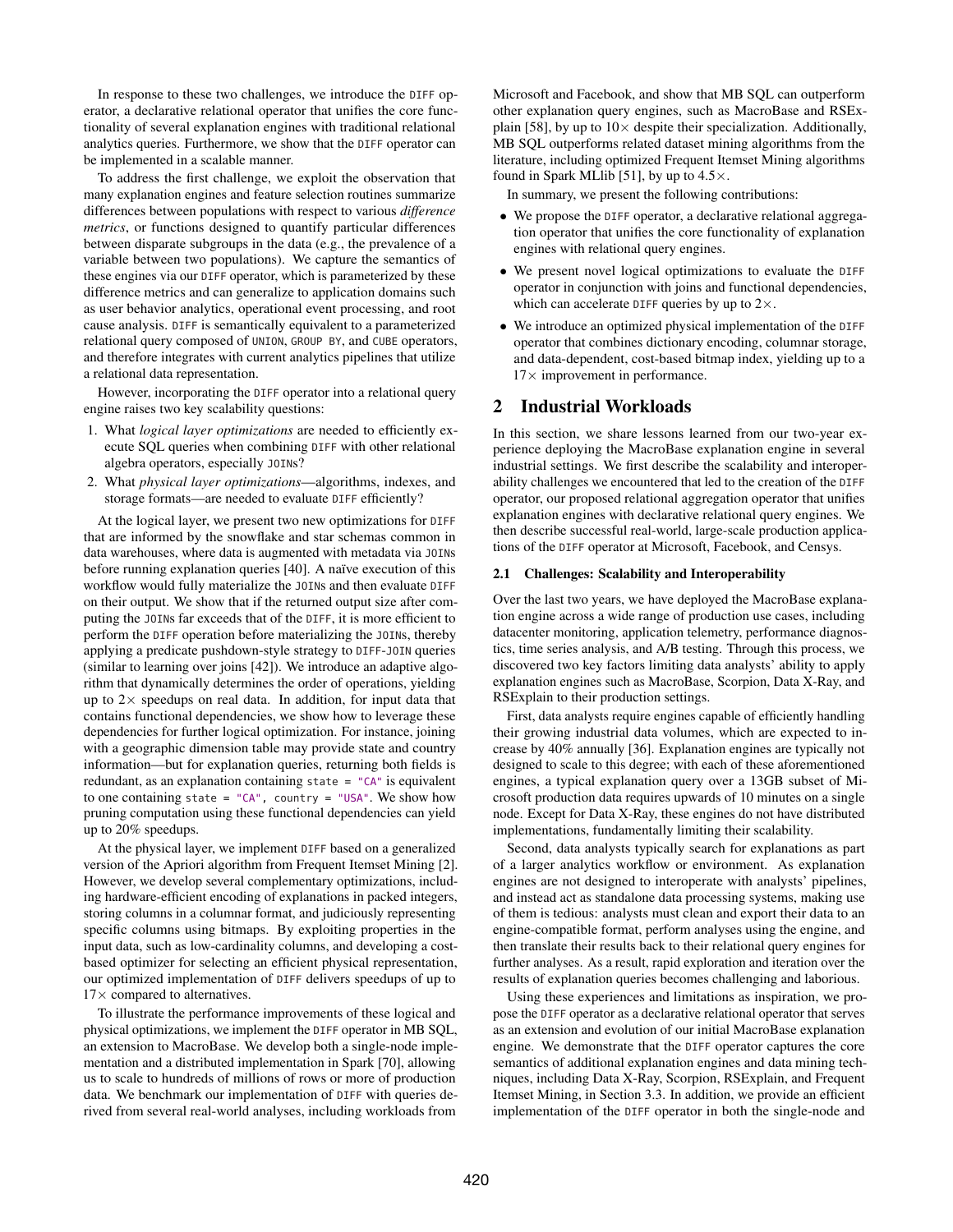<span id="page-2-1"></span>Table 1: Generally applicable built-in difference metrics.

| Difference Metric | Description                                                                                                               |
|-------------------|---------------------------------------------------------------------------------------------------------------------------|
| Support           | Fraction of rows with an attribute                                                                                        |
| Odds Ratio        | Odds that a row will be in the test relation vs. the control<br>relation if it has an attribute vs. if it does not        |
| Risk Ratio        | Probability that a row will be in the test relation vs. the<br>control relation if it has an attribute vs. if it does not |
| Mean Shift        | Percent change in a column's mean for rows containing<br>an attribute in the test vs. the control relation                |

distributed setting, improving runtime by an order of magnitude compared to existing explanation engines.

## 2.2 Production Applications

We now describe in detail a subset of the previously described applications that inspired and are now enabled by the DIFF operator.

Microsoft At Microsoft, engineers monitor application behavior via several dashboards of aggregated telemetry events in conjunction with preset alerts for anomalous behavior. If unusual behavior is detected, the engineers must perform manual root cause analyses, requiring inspection of logged events via these dashboards and relational query processing. This manual procedure is often tedious and time-consuming, especially as the underlying issue may not be immediately visible in existing dashboards. Moreover, not all performance bottlenecks will be caught by the alerts, and identifying these false negatives can be even more challenging.

Engineers can use existing explanation engines to perform this root cause analysis, but constantly exporting data from their dashboarding tools is labor-intensive, which leads to difficulties integrating explanation functionality with legacy services. Further, existing engines are incapable of scaling to the full size of their data of interest (hundreds of millions to billions of rows, or more). By incorporating the DIFF operator into their production dashboarding tools, engineers have instead been able to automatically discover the likely reasons for a range of common abnormal application behaviors, such as high tail latency [\[20\]](#page-12-7) or low resource utilization [\[30\]](#page-12-8). Additionally, DIFF queries that compare large volumes of normal and abnormal raw application events can also reveal bottlenecks that preset alerts fail to catch.

Facebook At Facebook, teams often evaluate the reliability and performance of different application and service features; if a feature performs unexpectedly on a given target metric, analysts must quickly find the root cause of the deviation. To do this, an analyst typically hypothesizes several dimensions that could be highly correlated with the metric's unforeseen performance; each hypothesis is then manually validated one at a time by executing multiple relational queries.

Existing explanation engines cannot be efficiently applied in this scenario, as they would only be capable of operating on small data subsets, and data movement is heavily discouraged, especially given that declarative relational workflows are already commonplace. With the DIFF operator, analysts can instead automate this procedure without leaving their workspace. In a matter of minutes, the analyst can execute a DIFF query evaluating an entire day of experiment dimensions, which directly reveals the combination of factors that are most responsible for the deviation.

Censys Censys is a search engine over Internet-wide port scan data [\[23\]](#page-12-9), enabling security researchers to monitor how Internet devices, networks, and infrastructure change over time.

At Censys, researchers have performed thousands of Internetwide scans consisting of trillions of probes, and this data has played a central role in analyzing and understanding some of the most

<span id="page-2-0"></span>

| $diff_{-}query = table_{-}ref$ "DIFF" table_ref                                  |
|----------------------------------------------------------------------------------|
| "ON" {attrs}                                                                     |
| "COMPARE BY" {diff_metric([args]) > threshold}                                   |
| ["MAX ORDER" integer];                                                           |
| $diff_metric = "support"   "odds_rratio"   "risk_ratio"$<br>  "mean_shift"   udf |

Figure 1: DIFF syntax in extended Backus-Naur Form

significant Internet-scale vulnerabilities, such as Heartbleed [\[22\]](#page-12-10) and the Mirai botnet [\[3\]](#page-12-11). Uncovering these vulnerabilities is often time-consuming—teams of researchers spend months analyzing Censys data to understand the genesis of the vulnerability.

Due to the high volume of these internet-wide scans, distributed operators are required for scalable analyses—hence, existing explanation engines are insufficient. In our pilot project, Censys researchers can use the DIFF operator to automate these analyses, allowing them to find potential security vulnerabilities as they evolve. For example, a researcher can execute a DIFF query over scans from different time ranges (e.g., week-over-week or month-over-month), which reveals trends that are difficult to uncover through typical declarative relational analyses, such as bursts of activities on particular ports amongst a set of IP addresses, or a sharp drop in certain device types across several Autonomous Systems.

# <span id="page-2-2"></span>3 The DIFF Operator

The DIFF operator is a relational aggregation operator that provides a declarative interface for explanation queries. In this section, we introduce the DIFF operator's API, sample usage and semantics, and detail how to replicate the behavior of the explanation engines in Section [3.3.](#page-4-0)

## 3.1 DIFF Operator Syntax and Example Workflow

We present syntax for the DIFF operator in Backus-Naur form in Figure [1.](#page-2-0) The DIFF operator takes as input two relations— the *test relation* and the *control relation*. Similar to a CUBE query [\[29\]](#page-12-12), DIFF outputs combinations of attribute-value pairs (e.g., make="Apple" , os="11.0"), which we refer to as *explanations*, in the form of a single relation, where each row consists of an explanation describing how the test and control relations differ.

DIFF is parameterized by a MAX ORDER argument, which specifies the maximum number of attributes considered per explanation, and one or more difference metric expressions that define the utility of an explanation. These expressions consist of a difference metric that quantifies the difference between explanations and a corresponding threshold; the difference metric is a function that acts on each explanation to define its utility, and explanations that do not satisfy the utility threshold are pruned from the output.

As we demonstrate in Section [3.3,](#page-4-0) different difference metrics allow the DIFF operator to encapsulate the functionality of a variety of explanation engines. By default, the DIFF operator can make use of four provided difference metrics, which we describe in Table [1.](#page-2-1) While we found these difference metrics sufficient for our industrial use cases, the DIFF operator supports user-defined difference metrics as well.

Example Workflow. To demonstrate how to construct and utilize DIFF queries, we consider the case of a mobile application developer who has been notified of increased application crash rates in the last few days. The developer has a relational database of log data from instances of both successful and failed sessions from her application: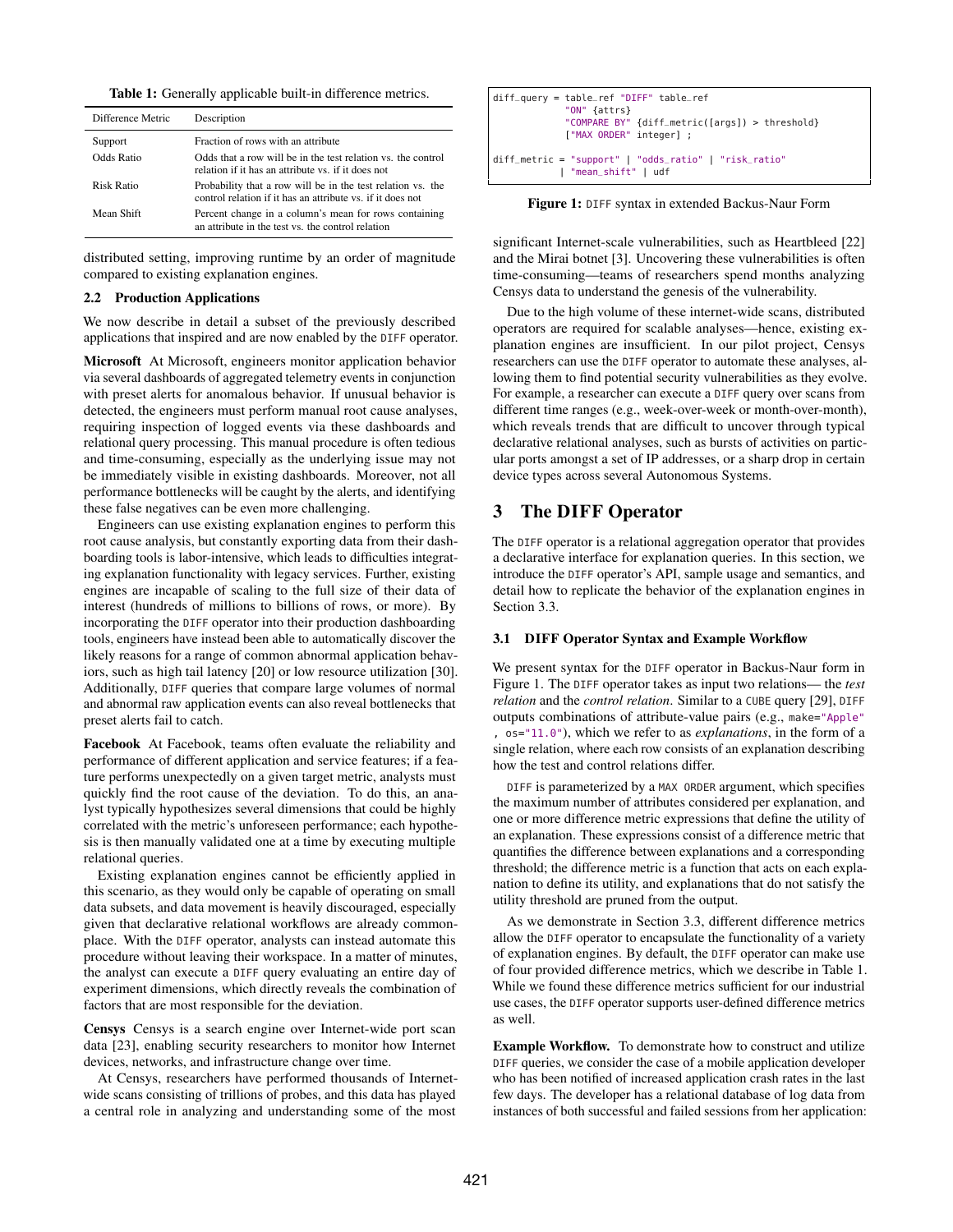| timestamp      | app_version | device_type   | <b>OS</b> | crash    |
|----------------|-------------|---------------|-----------|----------|
| 08-21-18 00:01 | v1          | $iP$ hone $X$ | 11.0      | false    |
|                | $\cdots$    |               | $\cdots$  | $\cdots$ |
| 08-28-18 12:00 | v2          | Galaxy S9     | 8.0       | true     |
|                | $\cdots$    |               |           | $\cdots$ |
| 09-04-18 23:59 | v3          | HTC One       | 8.0       | false    |

With this input, the developer must identify potential explanations or causes for the crashes. She can make use of the DIFF operator using the following query:

| SELECT * FROM                                                   |
|-----------------------------------------------------------------|
| $(SELECT * FROM logs WHERE crash = true) crash_loss$            |
| <b>DIFF</b>                                                     |
| (SELECT $*$ FROM logs WHERE crash = $false$ ) success_logs      |
| ON app_version, device_type, os                                 |
| COMPARE BY risk_ratio >= $2.0$ , support >= $0.05$ MAX ORDER 3; |

Here, the developer first selects her test relation to be the instances when a crash occurred in the logs (crash\_logs) and the control relation to be instances when a crash did not occur (success\_logs). In addition, she specifies the dimensions to consider for explanations of the crashes: app\_version, device\_type, os.

The developer must also specify how potential explanations should be ranked and filtered; she can accomplish this by specifying one or more difference metrics and thresholds. In this scenario, she first specifies the *risk ratio*, which quantifies how much more likely a data point matching this explanation is to be in the test relation than in the control relation. By specifying a threshold of 2.0 for the risk ratio, all returned explanations will be at least twice as likely to occur in crash\_logs than in success\_logs. Further, the developer only wants to consider explanations that have reasonable coverage (i.e., explain a substantial portion of the crashes). Therefore, she specifies a *support* threshold of 0.05, which guarantees that every returned explanation will occur at least 5% of the time in crash\_logs. Finally, the developer includes the clause MAX ORDER 3 to specify that the returned explanations should never contain more than three attributes. Running this DIFF query, the developer obtains the following results:

| app_version | device_type   | OS.  | risk ratio | support |
|-------------|---------------|------|------------|---------|
|             |               | ۰    | 10.5       | 15%     |
|             | $i$ Phone $X$ | ٠    | 7.25       | $30\%$  |
| v3          | Galaxy S9     | 11.0 | 9.75       | 20%     |

For each explanation, the output includes the explanation's attributes, risk ratio, and support. A **NULL** value (denoted as "-" in the output) indicates that the attribute can be any value, similar to the output of a CUBE or ROLLUP query. Thus, the first explanation app\_version="v1"—is  $10.5\times$  more likely to be associated with a crash in the logs, and it occurs in 15% of the crashes.

The developer in our scenario may find the first two results uninteresting—they may be known bugs. However, the third explanation warrants further study. In response, she can issue a second DIFF query comparing this week's crashes to last week's:

| SELECT * FROM                                                    |  |
|------------------------------------------------------------------|--|
| (SELECT * FROM logs WHERE crash = true and timestamp BETWEEN     |  |
| 08-28-18 AND 09-04-18) this_week                                 |  |
| DIFF                                                             |  |
| (SELECT $*$ FROM logs WHERE crash = $true$ and timestamp BETWEEN |  |
| 08-21-18 AND 08-28-18) last week                                 |  |
| ON app_version, device_type, os                                  |  |
| COMPARE BY risk_ratio >= $2.0$ , support >= $0.05$ MAX ORDER 3;  |  |
|                                                                  |  |

which yields the following result:

| app version | device type | <b>OS</b> | risk ratio | support |
|-------------|-------------|-----------|------------|---------|
|             | Galaxy S9   |           |            |         |

In the most recent week, our explanation from the previous query shows up  $20 \times$  more often, and 75% of the crashes can be attributed to it. With this DIFF query, the developer has confirmed that there is likely a bug in her application causing Galaxy S9 devices running Android OS version 11.0 with app version v3 to crash.

## <span id="page-3-0"></span>3.2 Formal Definition of the DIFF Operator

In this section, we define the DIFF operator and its two components: explanations and difference metrics.

#### Definition 3.1. Explanation

We define an *explanation* of *order* k to be a set of k attribute values:

$$
\mathcal{A}_* = \{A_1 = a_1, \dots, A_k = a_k\} \tag{1}
$$

We borrow this definition from prior work on explanation engines, including RSExplain [\[58\]](#page-13-1), Scorpion [\[67\]](#page-13-3), and MacroBase [\[8\]](#page-12-1). In practice, explanations typically consist of categorical attributes, although our definition can extend to continous data ranges as well.

### Definition 3.2. Difference Metric

A difference metric filters candidate explanations based on some measure of severity, prevalence, or relevance; examples include support and risk ratio. We refer to a difference metric and its threshold as a *difference metric clause*  $\gamma$  (e.g., support > = 0.05). The output of a difference metric clause is a boolean indicating if the explanation A<sup>∗</sup> "passed" the difference metric. DIFF returns all attribute sets  $A_*$  from R and S that pass all specified difference metrics.

Formally, a difference metric clause  $\gamma$  takes as input two relations R and S and an explanation  $A_*$  and is parameterized by:

- A set  $\mathcal F$  of d aggregation functions evaluated on R and S
- A comparison function h that takes the outputs of  $\mathcal F$  on R and S to produce a single measure:  $\mathbb{R}^d \times \mathbb{R}^d \times \mathbb{R}^d \times \mathbb{R}^d \to \mathbb{R}$
- A user-defined minimum threshold,  $\theta$

A difference metric is computed by first evaluating the aggregation functions F over the relations R and S and the attribute set  $A_*$ . We evaluate F first over the entire relation,  $\mathcal{F}_{\text{global}}^R = \mathcal{F}(R)$ , then strictly over the rows matching the attributes in  $A_*$ :  $\mathcal{F}^R_{\text{attrs}}$  =  $\mathcal{F}(\sigma_{A_*}(R))$ . Similarly, we apply  $\mathcal F$  on  $S$ , which gives us  $\mathcal{F}_{\text{global}}^S$ and  $\mathcal{F}_{\text{attrs}}^S$ . Each evaluation of  $\mathcal F$  returns a vector of values in  $\mathbb R^d$ , and  $\mathcal{F}_{\text{global}}^R$ ,  $\mathcal{F}_{\text{global}}^S$ ,  $\mathcal{F}_{\text{attrs}}^R$ , and  $\mathcal{F}_{\text{attrs}}^S$  form the input to h. If h's output is greater than or equal to  $\theta$ , then the attribute set  $\mathcal{A}_*$  has satisfied the difference metric:

$$
\gamma = h(\mathcal{F}_{\text{global}}^R, \mathcal{F}_{\text{attrs}}^R, \mathcal{F}_{\text{global}}^S, \mathcal{F}_{\text{attrs}}^S) \ge \theta \tag{2}
$$

Using this definition, we can express many possible difference metrics, including those listed in Table [1,](#page-2-1) as well as custom UDFs. For example, the support difference metric, which is defined over a single relation, would be expressed as:

$$
\gamma_{\text{support}} \coloneqq \begin{cases} \mathcal{F} = \text{COUNT} (*) \\ h = \frac{\mathcal{F}_{\text{attrs}}^R}{\mathcal{F}_{\text{global}}^R} \end{cases} \tag{3}
$$

where  $\theta_*$  denotes a user-specified minimum support threshold. The risk ratio, meanwhile, would be expressed as:

$$
\gamma_{\text{risk\_ratio}} := \begin{cases}\n\mathcal{F} = \text{COUNT} (*) & \mathcal{F}_{\text{attrs}}^R \\
h = \frac{\mathcal{F}_{\text{attrs}}^R + \mathcal{F}_{\text{attrs}}^S}{\mathcal{F}_{\text{global}}^R - \mathcal{F}_{\text{attrs}}^R} \\
\frac{\mathcal{F}_{\text{global}}^R - \mathcal{F}_{\text{attrs}}^R}{(\mathcal{F}_{\text{global}}^R - \mathcal{F}_{\text{attrs}}^R) + (\mathcal{F}_{\text{global}}^S - \mathcal{F}_{\text{attrs}}^S)}\n\end{cases} (4)
$$

## Definition 3.3. DIFF

We now define the DIFF operator  $\Delta$ , which has the following inputs:

- $R$ , the test relation
- $S$ , the control relation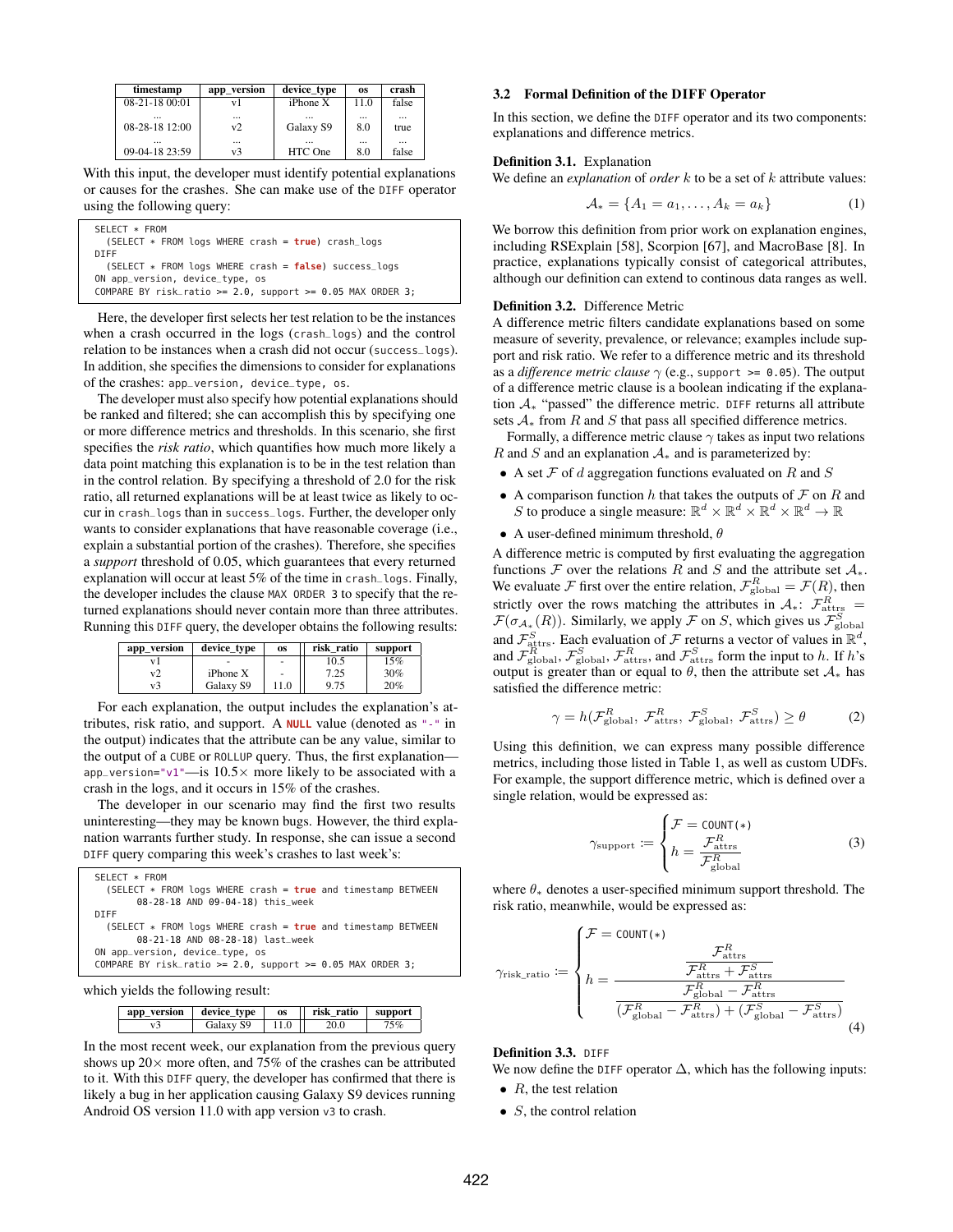- $\bullet$  Γ, the set of difference metrics
- $A = \{A_1, \ldots, A_m\}$ , the dimensions, which are categorical attributes common to both  $R$  and  $S$
- $\bullet$  k, the maximum order of dimension combinations

The DIFF operator applies the difference metrics  $\gamma$  to every possible explanation with order k or less found in R and  $S$ ; the explanations can only be derived from A. The difference metrics are evaluated over every expalantion A∗—if the explanation satisfies all the difference metrics, it is included in the output of DIFF, along with its values for each of the difference metrics.

A DIFF query can be translated to standard SQL using GROUP BYs and UNIONs, as we illustrate in our experiments that benchmark DIFF queries against equivalent SQL queries in Postgres. This translation step is costly, however, both for data analysts and for relational databases: the equivalent query is often hundreds of lines of SQL that database query planners fail to optimize and execute efficiently. With this new relational operator, we introduce two new benefits: *i)* users can concisely express their explanation queries *in situ* with existing analytic workflows, rather than rely on specialized explanation engines, and *ii)* query engines—both on a single node or in the distributed case—can optimize DIFF *across* other relational operators, such as selections, projections, and JOINs. As we discuss in Sections [4](#page-5-0) and [5,](#page-6-0) integrating DIFF with existing databases requires implementing new logical optimizations at the query planning stage and new physical optimizations at the query execution stage. This integration effort can yield order-of-magnitude speedups, as we illustrate in our evaluation.

#### <span id="page-4-0"></span>3.3 DIFF Generality

The difference metric abstraction enables the DIFF operator to encapsulate the semantics of several explanation engines and Frequent Itemset Mining techniques via a single declarative interface. To highlight the generalization power of DIFF, we describe these engines/techniques and show how DIFF can implement them either partially or entirely; we implement several of these generalizations and report the results in our evaluation.

MacroBase MacroBase [\[8\]](#page-12-1) is an explanation engine that explains important or unusual behavior in data. The MacroBase default pipeline computes risk ratio on explanations across an outlier set and inlier set and returns all explanations that pass a threshold. As the difference metric abstraction arose as a natural evolution of (and replacement for) the MacroBase default pipeline after our experience deploying MacroBase at scale, DIFF can directly express MacroBase functionality using a query similar to the example query in Section [3.1.](#page-2-0) We later on evaluate the performance of such a query compared to a semantically equivalent MacroBase query and find that our implementation of DIFF is over  $6 \times$  faster.

Data X-Ray Data X-Ray [\[65\]](#page-13-2) is an explanation engine that diagnoses systematic errors in large-scale datasets. From Definition 10 in [\[65\]](#page-13-2), we can express Data X-Ray's Diagnosis Cost as a difference metric: let  $\epsilon = \frac{\mathcal{F}_{\text{attrs}}^R}{\mathcal{F}_{\text{attrs}}^R + \mathcal{F}_{\text{attrs}}^S}$ , and let  $\alpha$  denote the "fixed factor" that users can parameterize to tune a Data X-Ray query. The Diagnosis Cost can then be written as:

$$
\gamma_{\text{diagnosts\_cost}} := \begin{cases} \mathcal{F} = \text{COUNT(*)} \\ h = \log \frac{1}{\alpha} + \mathcal{F}_{\text{attrs}}^R \log \frac{1}{\epsilon} + \mathcal{F}_{\text{attrs}}^S \log \frac{1}{1-\epsilon} \end{cases}
$$

Once the Diagnosis Cost is computed for all attributes, Data X-Ray then tries to find the set of explanations with the least cumulative total cost that explains *all* errors in the data. The Data X-Ray authors show that this reduces to a weighted set cover problem, and

they develop an approximate set cover algorithm to determine what set of explanations to return. Thus, to capture Data X-Ray's full functionality, we evaluate a DIFF query to search for explanations, then post-process the results using a separate weighted set cover solver. We implement such an engine and find that it obtains the same output and performance as Data X-Ray.

Scorpion Scorpion [\[67\]](#page-13-3) is an explanation engine that finds explanations for user-identified outliers in a dataset. To rank explanations, Scorpion defines a notion of *influence* in Section 3.2 in [\[67\]](#page-13-3), which measures, for an aggregate function  $f$ , the delta between  $f$  applied to the entire input table R and f applied to all rows *not* covered by the explanation in  $R$ . Let  $g$  denote the aggregation function COUNT(\*), and let  $\lambda$  denote Scorpion's interpolation tuning parameter. Then the influence can be expressed as the following difference metric:

$$
\gamma_{\rm influence} := \begin{cases} \mathcal{F} = \{f,\,g\} \\ h = \lambda \frac{\text{remove}(f_{\rm global}^R,f_{\rm attrs}^R)}{g_{\rm attrs}^R} \\ - (1-\lambda) \frac{\text{remove}(f_{\rm global}^S,f_{\rm attrs}^S)}{g_{\rm attrs}^S} \end{cases}
$$

In this definition, remove refers to the notion of computing an *incrementally removable* aggregate, which the Scorpion authors define in Section 5.1 of their paper. An aggregate is incrementally removable if the updated result of removing a subset,  $s$ , from the inputs,  $R$ , can be computed by only reading s. For example, SUM is incrementally removable because  $SUM(R - s) = SUM(R) - SUM(s)$ . Here, we compute the influence for an explanation by removing the explanation's aggregate  $f_{\text{attrs}}^R$  from the total aggregate  $f_{\text{global}}^R$ ; by symmetry, we do the same for the aggregates on  $S$ .

Unlike DIFF, Scorpion explanations can specify sets of values for a specific dimension column, and can support more flexible GROUP BY aggregations. Nevertheless, the DIFF operator provides a powerful way of computing the key influence metric.

RSExplain RSExplain [\[58\]](#page-13-1) is an explanation engine that provides a framework for finding explanations in database queries. RSExplain analyzes the effect explanations have on *numerical queries*, or arithmetic expressions over aggregation queries (e.g.,  $q_1/q_2$ , where  $q_1$  and  $q_2$  apply the same aggregation  $f$  over different input tables). RSExplain measures the *intervention* of an explanation, which is similar to the influence measure used in Scorpion. For a numerical query  $q_1/q_2$  with aggregation f, the intervention difference metric would be written as:

$$
\gamma_{\text{intervention}} := \begin{cases} \mathcal{F} = \{f\} \\ h = \frac{\text{remove}(f_{\text{global}}^R, f_{\text{attrs}}^R)}{\text{remove}(f_{\text{global}}^S, f_{\text{attrs}}^S)} \end{cases}
$$

Frequent Itemset Mining A classic problem from data mining, Frequent Itemset Mining (FIM) [\[2\]](#page-12-5) has a straightforward mapping to the DIFF operator: we simply construct a DIFF query with an empty control relation and whose sole difference metric is support. In our evaluation, we benchmark support-only DIFF queries against popular open-source frequent itemset miners, such as SPMF [\[27\]](#page-12-13) on a single node, and Spark MLlib in the distributed setting . We find that DIFF is over  $36\times$  faster than SPMF's Apriori,  $3.4\times$  faster than SPMF's FPGrowth, and up to  $4.5\times$  faster than Spark MLlib's FPGrowth.

Multi-Structural Databases Multi-structural databases (MSDBs) are a data model that supports efficient analysis of large, complex data sets over multiple numerical and hierarchical dimensions [\[24,](#page-12-14) [25\]](#page-12-15). MSDBs store data dimensions as a lattice of topics and define an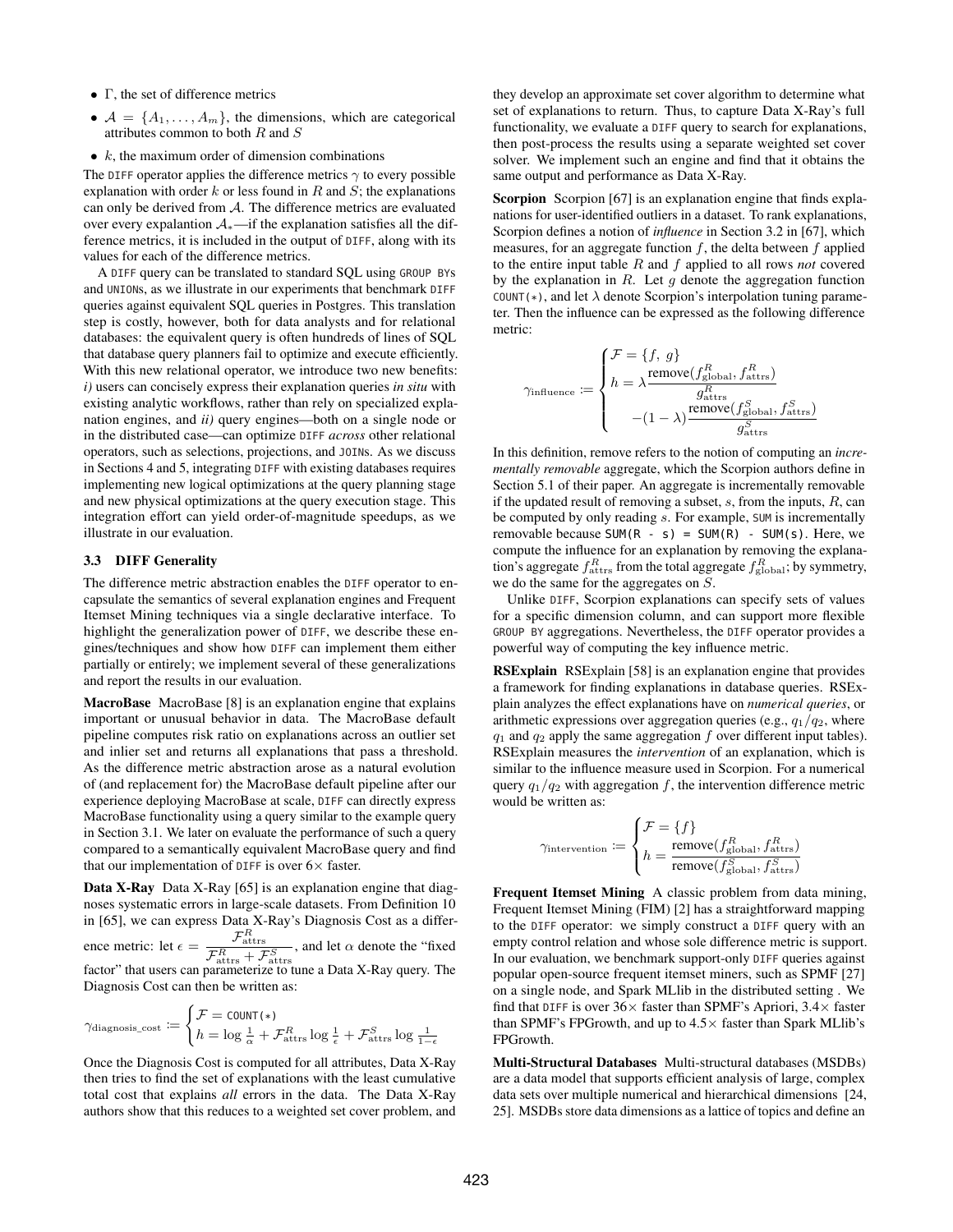operator called DIFFERENTIATE which returns a set of lattice nodes corresponding to higher-than-expected outlier data point occurrence rates.

DIFFERENTIATE approximates an NP-hard optimization problem that rewards small sets which explain a large fraction of the outlier data points. Because DIFF operates over relational tables and not MS-DBs, we cannot precisely capture the semantics of DIFFERENTIATE. However, we can define a DIFFERENTIATE-like difference metric by comparing explanation frequency in the outlier set to a background rate and finding sets of relational attributes for which outliers occur significantly more often than they do in general.

## <span id="page-5-1"></span>3.4 Practical Considerations for DIFF

While our definition of DIFF is purposefully broad, we observe that there are several practical considerations that DIFF query users undertake to maximize the analytical value of their queries. These practices are applicable to a broad range of applications and realworld datasets, especially for industrial workloads. Specifically, a typical DIFF query has the following properties:

- 1. The query always uses support as one of its difference metrics.
- 2. The maximum order of the query is  $k \leq 3$ .
- 3. The query outputs the most concise explanations—i.e., each output tuple should be the *minimal* set of attribute values that satisfy the difference metrics of the query.

The last property—which we refer to as the *minimality* property—is included so that the DIFF query returns valuable results to the user without overwhelming her with extraneous outputs. Obeying this property can change the semantics of DIFF and affect its generality (e.g., running DIFF with just support would no longer generalize to FIM, since FIM's goal is to find *maximal* itemsets [\[46\]](#page-12-16)), and DIFF implementations can provide a flag to enable or disable it for a given query. If minimality is enabled, then there are two opportunities for optimization: we can *i)* terminate early and avoid evaluating higherorder explanations when a lower-order subset already satisfies the difference metrics, and *ii)* incrementally prune the search space of candidate explanations as we compute their difference metric scores, so long as the difference metric is *anti-monotonic*.

In general, a difference metric with threshold  $\theta$  is anti-monotone if, whenever a set of attribute values  $A^*$  fails to exceed  $\theta$ , so, too, will any superset of  $A^*$ . The most common example of an antimonotonic difference metric is support: the frequency of  $A^*$  in a table R will always be greater than or equal to any superset of  $\mathcal{A}^*$ . We illustrate how to leverage the anti-monotonicity of difference metrics for faster DIFF evaluation in Section [5.1.](#page-6-1)

## 3.5 ANTI DIFF: An extension to DIFF

While the DIFF operator is helpful for finding explanations, analysts may also be interested in finding data points that are *not* covered by explanations. More precisely, for a test relation  $R$  and control relation S, users may want to find tuples  $r \in R$  whose attribute values  $A_*$  do not appear in  $\Delta(R, S)$ . To address this use case, we also introduce the ANTI DIFF operator, which mirrors the DIFF SQL syntax defined in Figure [1.](#page-2-0) If  $\nabla$  denotes the ANTI DIFF operator, then we define the  $k$ -order ANTI DIFF of R and S to be:

$$
\Gamma \nabla_{\mathcal{A},k}(R,S) = \{ r \in R \mid \pi_A(r) \notin \pi_A(\Delta_{\Gamma,\mathcal{A},k}(R,S)) \} \tag{5}
$$

For the scope of this paper, we limit our discussion of the ANTI DIFF query to this section, and leave any discussion on efficient implementations of it as future work.

# <span id="page-5-0"></span>4 Logical Optimizations For DIFF

For many workloads, data analysts need to combine relational fact tables with dimension tables, which are stored in a large data warehouse and organized using a snowflake or star schema. Because the DIFF operator is defined over relational data, we can design logical optimizations that take advantage of this setting and co-optimize across other expensive relational operators. These optimizations are not possible in existing explanation engines, which do not provide an algebraic abstraction for explanation finding. In this section, we discuss two *logical* optimizations: the first is a predicate-pushdownbased adaptive algorithm for evaluating DIFF in conjunction with JOINS; it can provide up to  $2 \times$  speedup on real-world queries over normalized datasets. The second is a technique that leverages functional dependencies to accelerate DIFF query evaluation when possible; it can provide up to 20% speedups on datasets with one more functional dependencies.

Throughout this section—along with the subsequent section on physical optimizations—we focus on optimizations for DIFF that make the assumptions in Section [3.4.](#page-5-1) In addition, the optimizations discussed in Section [4.1](#page-5-2) further assume that DIFF uses exactly two difference metrics, risk ratio and support.

#### <span id="page-5-2"></span>4.1 DIFF-JOIN Predicate Pushdown

Suppose we have relations  $R$ ,  $S$ , and  $T$ , with a common attribute  $a$ ; In  $T$ ,  $a$  is a primary key column, and in  $R$  and  $S$ ,  $a$  is a foreign key column. T has additional columns  $\mathcal{T} = \{t_1, \ldots, t_n\}.$ 

A common query in this setting is to evaluate the DIFF on R NATURAL JOIN T and S NATURAL JOIN T; we refer to this as a DIFF-JOIN query. Here,  $T$  effectively augments the space of features that the DIFF operator considers to include  $\mathcal T$ . This occurs frequently in real-world workflows: when finding explanations, many analysts wish to augment their datasets with additional metadata (e.g., hardware specifications, weather metadata) by executing primary key-foreign key JOINs [\[40\]](#page-12-3). For example, a production engineer who wants to explain a sudden increase in crash rate across a cluster may want to augment the crash logs from each server with its hardware specification and kernel version.

More formally, we wish to evaluate  $\Delta_{\Gamma,A,k}(R \bowtie_a T, S \bowtie_a T)$ , the k-order DIFF over  $R \bowtie_a T$  and  $S \bowtie_a T$ . The naïve approach to evaluate this query would be to first evaluate each JOIN, then subsequently evaluate the DIFF on the two intermediate outputs. This can be costly, however—the JOINs may be expensive to evaluate [\[1,](#page-12-17) [53,](#page-13-6) [55,](#page-13-7) [66\]](#page-13-8), potentially more expensive than DIFF. Moreover, if the outputs of the JOINs contain few attribute value combinations that satisfy the difference metrics, then fully evaluating the JOINs becomes effectively a wasted step.

The challenge of efficiently evaluating DIFF in conjunction with one more JOINs is a specialized scenario of the multi-operator query optimization problem: a small estimation error in the size of one or more intermediate outputs can transitively yield a very large estimation error for the cost of the entire query plan [\[38\]](#page-12-18). This theoretical fact inspired extensive work in adaptive query processing [\[21\]](#page-12-19), including systems such as Eddies [\[5\]](#page-12-20) and RIO [\[7\]](#page-12-21). Here, we take a similar approach and design an adaptive algorithm for evaluating the DIFF-JOIN that avoids the pitfalls of expensive intermediate outputs.

Our adaptive algorithm is summarized in Algorithm [1.](#page-6-2) We start by evaluating DIFF on the foreign key columns in R and S (line 2), but without enforcing the support difference metric.

Evaluating the DIFF on the foreign keys gives us a set of candidate foreign keys  $K$ —these keys will map to candidate values in  $T$ . This is a form of predicate pushdown applied using the risk ratio: rather than J0IN all tuples in  $T$  with  $R$  and  $S$ , we use the foreign keys to prune the tuples that do not need to be considered for evaluating the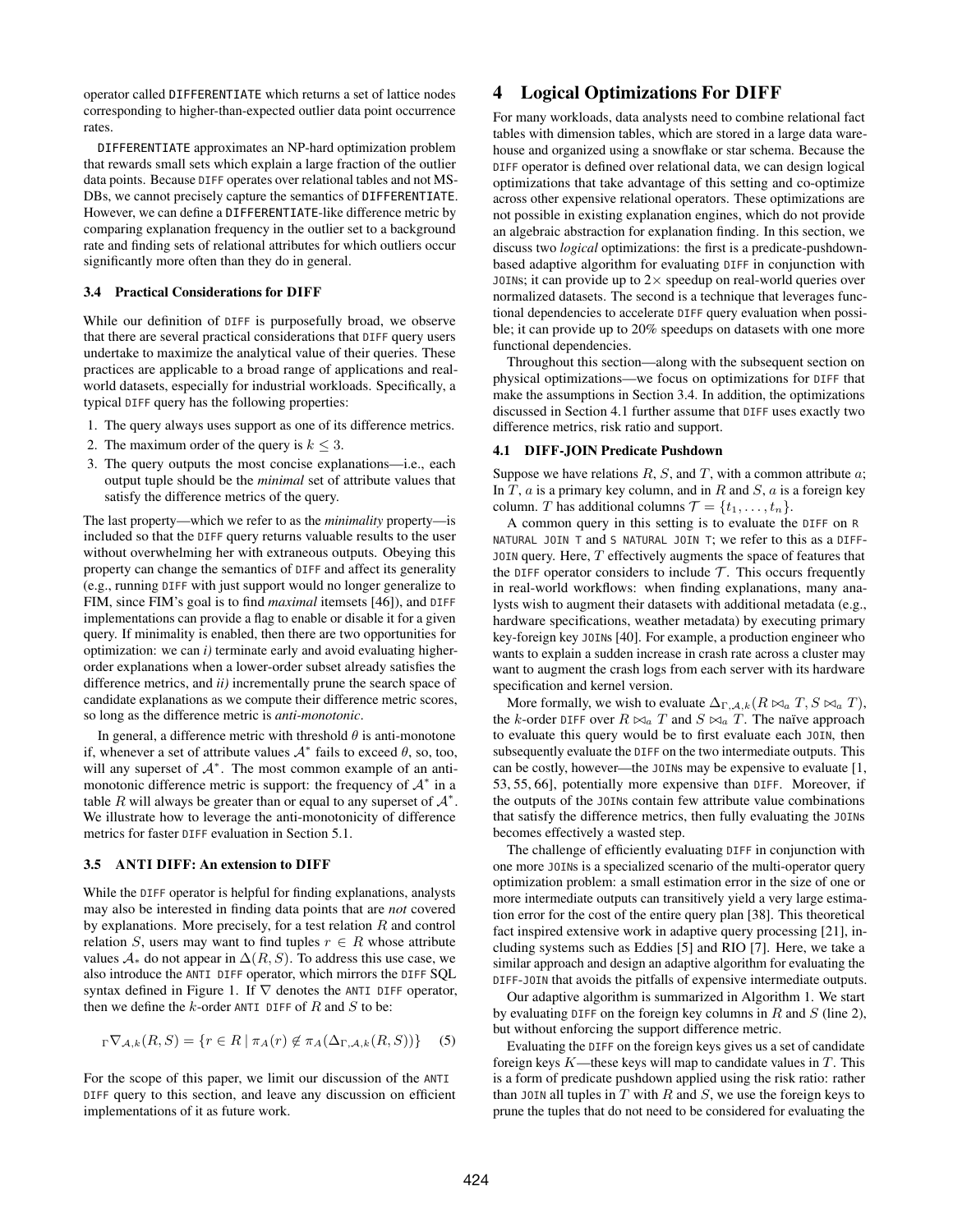<span id="page-6-2"></span>Algorithm 1 DIFF-JOIN Predicate Pushdown, support and risk ratio

|    | 1: <b>procedure</b> DIFF-JOIN(R, S, T, k, A, $\theta_{rr}$ , $\theta_{\text{supp}}$ )                                                            |                             |
|----|--------------------------------------------------------------------------------------------------------------------------------------------------|-----------------------------|
| 2: | $K \leftarrow \Delta_{\Gamma = \theta_{rr}, \mathcal{A}, k}(\pi_a R, \pi_a S)$ $\triangleright$ DIFF, risk ratio only                            |                             |
| 3: | <b>if</b> $ K  > threshold$ then                                                                                                                 |                             |
| 4: | <b>return</b> $\Delta_{\Gamma = {\theta_{\text{supp}}}, {\theta_{\text{rr}}}, {\lambda}, k}$ ( $R \bowtie T, S \bowtie T$ )                      |                             |
| 5: | $V \leftarrow K \rtimes T$                                                                                                                       |                             |
| 6: | for $t \in T$ do                                                                                                                                 | $\triangleright$ each tuple |
| 7: | for $t_i \in t$ do                                                                                                                               | $\triangleright$ each value |
| 8: | <b>if</b> $t_i \in V$ and $t_i$ <b>pk</b> $\notin K$ <b>then</b>                                                                                 |                             |
| 9: | $\mathop{\text{\bf return}}\limits^{} \Delta_{\Gamma = \{\theta_{\rm supp}, \theta_{\rm rr}\}, {\cal A}, k}^{\cal V} (R \bowtie V, S \bowtie V)$ |                             |

DIFF of  $R \bowtie T$  and  $S \bowtie T$ . We cannot apply the same predicate pushdown using support, since multiple foreign keys can map to the same attribute in  $T$ , allowing low-support foreign keys to contribute to a high-support attribute. However, predicate pushdown via the risk ratio is mathematically possible: suppose we have two foreign keys x and y, which both map to the same value v in T. The risk ratio of v—denoted  $rr(v)$ —is thus a weighted average of  $rr(x)$  and  $rr(y)$ . This means that, if  $rr(v)$  exceeds the threshold  $\theta_{rr}$ , then either  $rr(x)$  or  $rr(y)$  must also exceed  $\theta_{rr}$ . Therefore, the risk ratio difference metric can be applied on the column  $a$ , since at least one foreign key for a corresponding value in  $T$  will always be found.

We continue by semi-joining  $K$  with  $T$ , which yields our preliminary set of candidate values,  $V$  (line 5). However, the semi-join does not give us the complete set of possible candidates—because multiple foreign keys can map to the same value, there may be additional tuples in  $T$  that should be included in  $V$ . Thus, we loop over  $T$  again; if any attribute value in a tuple  $t$  is already present in  $V$ , but  $t$ 's primary key is not found in  $K$ , then we add  $t$  to  $V$  (lines 6-9). We conclude by evaluating the DIFF on  $R \bowtie V$ , and  $S \bowtie V$ .

The technique of pushing down the difference metrics to the foreign keys does not always guarantee a speedup—only when  $K$  is relatively small. Thus, on line 3, we compare the size of  $K$  against a pre-determined threshold. (In our experiments, we found that threshold = 5000 yielded the best performance.) If  $|K|$  exceeds the threshold, then we abort the algorithm and evaluate the DIFF-JOIN query using the naïve approach.

#### 4.2 Leveraging Functional Dependencies

As previously described, extensive data collection and augmentation is commonplace in the monitoring and analytics workloads we consider. Datasets are commonly augmented with additional metadata, such as hardware specifications or geographic information, that can yield richer explanations. This, however, can lead to redundancies or dependencies in the data. In this section, we focus specifically on how *functional dependencies* can be used to optimize DIFF queries.

Given a relation R, a set of attributes  $X \subseteq R$  functionally determines another set  $Y \subseteq R$  if Y is a function of X. In other words,  $X$  functionally determines  $Y$  if knowing that a row contains some attribute  $x \in X$  means the row must also contain another particular attribute  $y \in Y$ . This relationship is referred to as a functional dependency (FD) and is denoted  $X \to Y$ . Examples of commonly found FDs include location-based FDs (Zip Code  $\rightarrow$  City) and FDs arising from user-defined functions or derived features (Raw Temperature  $\rightarrow$  Discretized Temperature). As the output of the DIFF operator is a set of user-facing explanations, returning results which contain multiple functionally dependent attributes is both computationally inefficient and distracting to the end-user. Thus, we present a logical optimization that leverages FDs.

There are two classes of functional dependencies which we optimize differently; an example of each is shown in the following tables:

| iPhone<br>France<br>٠<br>94016<br>SF<br>iPhone<br>FR<br>iPhone<br>94119<br>SF<br>India<br>Galaxy S9<br>٠ | <b>Device</b> | <b>Zip Code</b> | <b>City</b> | <b>Device</b> | Country | <b>ISO Code</b> |
|----------------------------------------------------------------------------------------------------------|---------------|-----------------|-------------|---------------|---------|-----------------|
|                                                                                                          |               |                 |             |               |         |                 |
|                                                                                                          |               |                 |             |               |         |                 |
| ٠                                                                                                        | Galaxy S9     | 94134           | SF          | Galaxy S9     |         | IN              |

In the first class, we have attributes  $X Y$  where  $X \rightarrow Y$  but not  $Y \to X$ . For example, zip code functionally determines city, but the reverse is not true. If we ignore this sort of functional dependency, we may end up with uninteresting results like those in the left table. These results are redundant *within each explanation*: the City column is redundant with the Zip Code column. We know that if iPhone-94016 is an explanation, iPhone-94016-SF is as well. Likewise, if iPhone-94016 is not an explanation, then iPhone-94016-SF must not be either. Therefore, the DIFF operator should not consider these combinations of columns.

In the second class of functional dependencies, there exist attributes X and Y where both  $X \to Y$  and  $Y \to X$ . This means that  $X$  and  $Y$  are perfectly redundant with one another. For instance, in the second table, Country  $\rightarrow$  ISO Code, and ISO Code  $\rightarrow$  Country. Naïvely running DIFF over this dataset may return results as in the right table.

Here, the results are redundant across *different* explanations. Given the first and third explanations, we can derive the second and fourth, and vice versa. We do not need to run DIFF over both Country and ISO Code, because they provide identical information.

Depending on what types of functional dependencies are observed, the DIFF operator employs the following logical optimizations: *i*) If  $X \rightarrow Y$ , do not consider or evaluate explanations containing both X and Y; *ii*)  $X \to Y$  and  $Y \to X$ , do not evaluate or consider explanations containing X. (Or alternatively, do not evaluate or consider explanations containing  $Y$ .) We evaluate the runtime speedups provided by each of these optimizations in our evaluation.

# <span id="page-6-0"></span>5 Physical Optimizations For DIFF

In this section, we discuss the core algorithm underlying DIFF, a generalization of the Apriori algorithm [\[2\]](#page-12-5) from the Frequent Itemset Mining (FIM) literature. Based on the assumptions from Section [3.4,](#page-5-1) we apply several physical optimizations, including novel techniques that exploit specific properties of our datasets and relational model to deliver speedups of up to 17×.

## <span id="page-6-1"></span>5.1 Algorithms

The DIFF operator uses the Apriori itemset mining algorithm [\[2\]](#page-12-5) as its core subroutine for finding explanations (i.e., itemsets of attributes). Apriori was developed to efficiently find all itemsets in a dataset that exceed a support threshold. We chose Apriori instead of other alternatives, such as FPGrowth, because it is simple and perfectly parallel, making it easy to distribute and scale.

Our Apriori implementation is a generalization of the original Apriori introduced in [\[2\]](#page-12-5). We build a map from itemsets of attributes to sets of aggregates. For each explanation order  $k$ , we iterate through all itemsets of attributes of size  $k$  in all rows of the dataset. Upon encountering an itemset, we check if all subsets of order  $k - 1$ pass all anti-monotonic difference metrics. If they did, we update each of its aggregates. After iterating through all rows and itemsets for a particular  $k$ , we evaluate all difference metrics on the sets of aggregates associated with itemsets of size  $k$ . If an itemset passes all difference metrics, we return it to the user. If it only passes the anti-monotonic difference metrics, we consider the itemset during the subsequent  $k + 1$  pass over the data.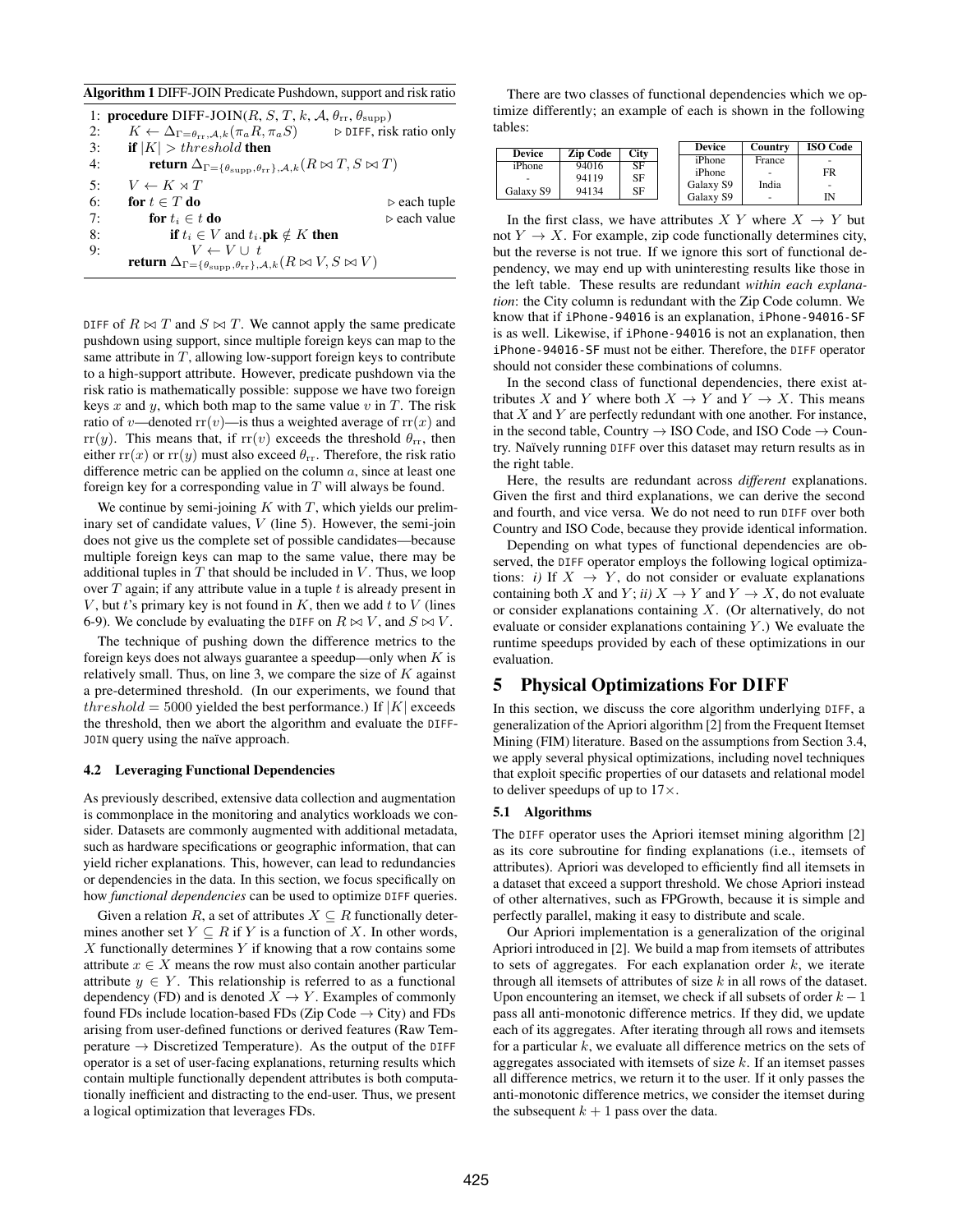While Apriori gives us a scalable algorithm to find explanations, it performs poorly when applied naïvely to high-dimensional, relational data of varying cardinalities. In particular, the many reads and writes to the itemset-aggregate map becomes a bottleneck at large scales. We now discuss our optimizations that address performance.

## 5.2 Packed Integers and Column Ordering

To improve the performance of the itemset-aggregates map at query time we encode on the fly each unique value in the dataset whose frequency exceeds the support threshold as a 21-bit integer. This is done by building a frequency map per column, then discarding entries from each map that do not meet the support threshold. With this encoding, all explanations can be represented using a single 64 bit integer, for  $k$  up to and including 3. This allows us to index our map with single packed integers instead of with arrays of integers, improving overall runtimes by up to  $1.7\times$ . This optimization is possible because the total number of unique values in our datasets never exceeds  $2^{21}$  even with a support threshold of 0. If the total number of unique values does exceed  $2^{21}$ , we do not perform this optimization and instead store itemsets as arrays of integers.

To improve the map's read performance, we borrow from prior research [\[45,](#page-12-22) [64\]](#page-13-9) and use a columnar storage format for our data layout strategy. Because most reads are for a handful of highfrequency itemsets, this improves cache performance by avoiding cache misses on those itemsets, improving runtimes by up to 1.9×.

#### 5.3 Bitmaps

We can further optimize DIFF by leveraging bitmap indexes, a strategy used in MAFIA [\[15\]](#page-12-23) and other optimized Apriori implementations [\[6,](#page-12-24) [26,](#page-12-25) [71\]](#page-13-10). We encode each column as a collection of bitmaps, one for each unique value in the column. Each bitmap's ith bit is 1 if the column contained the value in its  $i$ th position and 0 otherwise. To compute the frequency of an itemset, we count the number of ones in the bitwise AND of the bitmaps corresponding to the itemset.

However, the cost of using bitmaps—both compressed (e.g., Roaring Bitmaps [\[16\]](#page-12-26)) and uncompressed—in the context of Apriori can be prohibitive, particularly for high-cardinality datasets, which prior work does not consider. While each individual AND is fast, the number of potential bitmaps is proportional to the number of distinct values in the dataset. Additionally, the number of AND operations is proportional to  $\binom{n}{3}$ , where *n* is the number of distinct elements in a given column. This tradeoff between intersection speed and number of operations is true for compressed bitmaps as well: ANDs are faster with Roaring Bitmaps only when the bitmaps are sufficiently sparse, which only holds true for very large  $n$ . In our evaluation, we find that using bitmaps for the CMS dataset with support 0.001 would require computing over 4M ANDs of bitmaps with 15M bits each.

To combat these issues, we develop a per-column cost model to determine if bitmaps speed up processing prior to mining itemsets from a set of columns. This is possible because our data originates in relational tables, so we know the cardinality of our columns in advance. The runtime of DIFF without bitmaps on a set of columns is independent of column cardinalities. However, the runtime of DIFF with bitmaps is proportional to the product of the cardinalities of each column. We demonstrate this in Figure [2.](#page-7-0) On the left, we run DIFF on three synthetic columns with varying cardinality and find that bitmap runtime increases with the product of the cardinalities of the three columns while non-bitmap runtime does not change. On the right, we fix the cardinalities of two columns and vary the third and find that bitmap runtime increases linearly with the varied cardinality, while non-bitmap runtime again does not change.

Given these characteristics of the runtime, a simple cost model presents itself naturally. Given a set of columns of cardinalities  $c_1...c_N$ , we should mine itemsets from those columns using bitmaps

<span id="page-7-0"></span>

Figure 2: Bitmap vs. non-bitmap performance mining 3-order itemsets. Left: all columns share same cardinality. Right: two columns have fixed cardinality and the third varies.

if the product  $c_1 * c_2 ... * c_N < r$ . Here, r is a parameter derived empirically from experiments similar to those in Figure [2.](#page-7-0) It is the ratio  $\frac{t_{nb}}{t_b/(c_1*c_2...c*N)}$  where  $t_{nb}$  and  $t_b$  are runtimes mining itemsets of order  $\hat{N}$  from  $\hat{N}$  columns with cardinalities  $c_1...c_N$ . We find that for a given machine,  $r$  does not change significantly between datasets. Overall, we show in our evaluation that this selective use of bitmap indexes improves performance by up to  $5\times$ .

# <span id="page-7-1"></span>6 Implementation

We implement the DIFF operator and the previously described optimizations in MB SQL, our extension to MacroBase. We develop both single-node and distributed implementations of our relational query engine; in this section, we focus on the distributed setting, and describe how we integrate the DIFF operator in Spark SQL [\[4\]](#page-12-27). We evaluate the distributed scalability of DIFF in our evaluation.

# 6.1 MB SQL in Spark

For our distributed implementation, we integrate MB SQL with Spark SQL, which provides a reliable and optimized implementation of all standard SQL operators and stores structured data as relational DataFrames. We extend the Catalyst query optimizer—which allows developers to specify custom rule-based optimizations—to support our logical optimizations. For standard SQL queries, MB SQL defers execution to standard Spark SQL and Catalyst optimizations, while all MacroBase-specific queries, including the DIFF operator, are *i)* optimized using our custom Catalyst rules, and *ii)* translated to equivalent Spark operators (e.g., map, filter, reduce, groupBy) that execute our optimized Apriori algorithm. In total, integrating the DIFF operator with Spark SQL requires ~1600 lines of Java code.

Pruning Optimization A major bottleneck in the distributed Apriori algorithm is the reduce stage when merging per-node itemsetaggregate maps. Each node's map contains the number of occurrences for every single itemset, which can grow exponentially with order. Therefore, naïvely merging these maps across nodes can incur significant communication costs. For example, for MS-Telemetry A, the reduction of the itemset-aggregate maps is typically an order of magnitude more expensive than other stages of the computation.

To overcome this bottleneck, we prune each map locally *before* reducing, using the anti-monotonic pruning rules introduced in Section [3.4.](#page-5-1) Naïvely applying our pruning rules to each local map may incorrectly remove entries that satisfy the pruning rules on one node but not another. Therefore, we use a two-pass approach: in the first pass, we prune the local entries but preserve a copy of the original map. We reduce the keys of the pruned map into a set of all entries that pass our pruning rules on *any* node. Then, in the second pass, we use this set to prune the original maps and finally combine the pruned originals to get our result.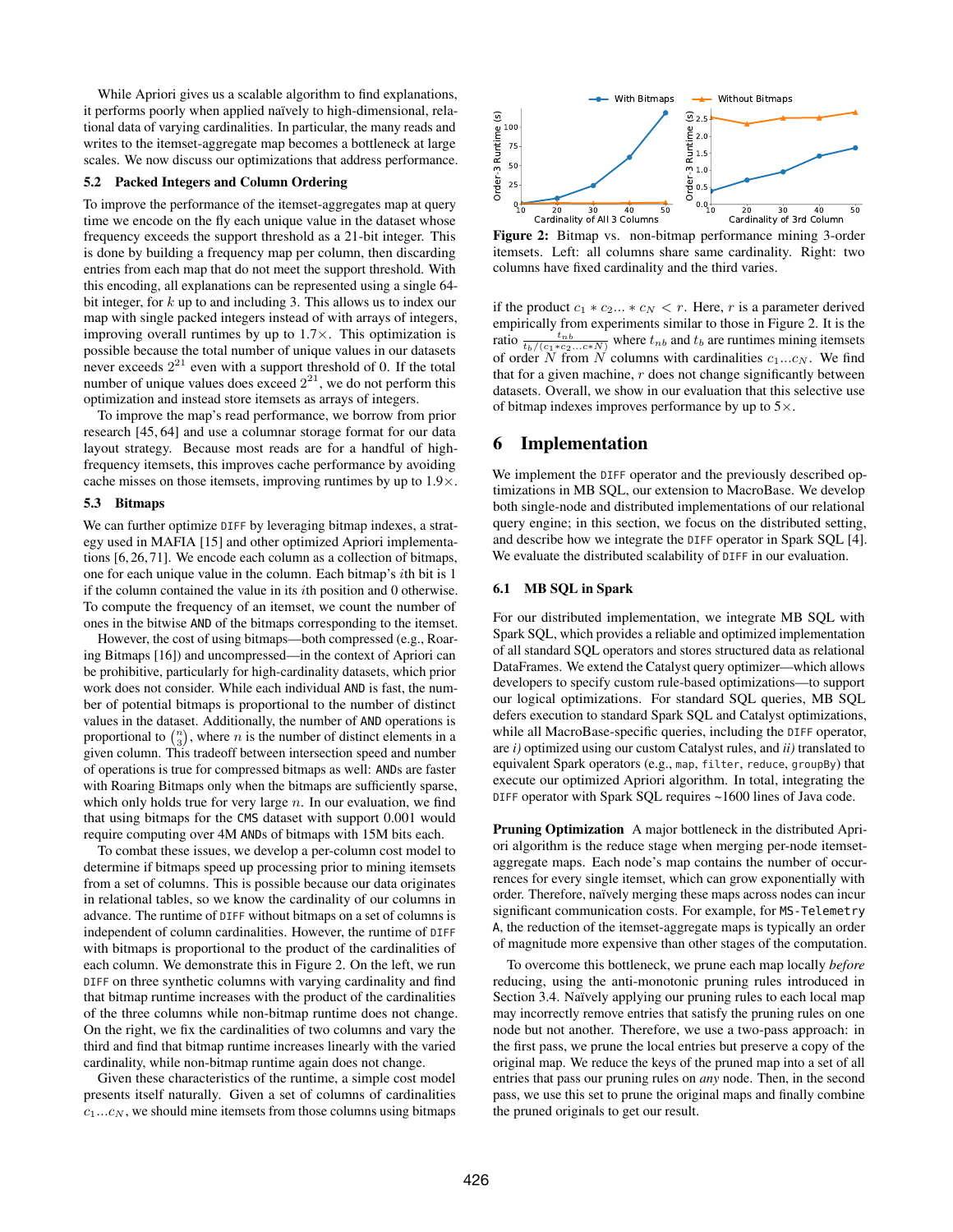# <span id="page-8-6"></span>7 Evaluation

To evaluate the scalability and generality of the DIFF operator, we implement DIFF in MB SQL (an extension of MacroBase) on a single node and in Apache Spark<sup>[1](#page-8-0)</sup>. We evaluate the DIFF operator across a variety of datasets and queries in both of these settings.

# 7.1 Experimental Setup

Single-node benchmarks were run on an Intel Xeon E5-2690 v4 CPU with 512GB of memory. Distributed benchmarks were run on Spark v2.2.1 using a GCP cluster comprised of n1-highmem-4 instances, with each worker equipped with 4 vCPUs from a 2.2GHz Intel E5 v4 (Broadwell) processor, and 26GB of memory.

# 7.2 Datasets

We benchmark the DIFF operator on the real-world datasets summarized in Tables [2](#page-8-1) and [3.](#page-8-2) Unless otherwise specified, all queries are executed over all columns in the dataset and use as difference metrics support with a threshold of 0.01, risk ratio with a threshold of 2.0, and MAX ORDER 3. We measure and report the end-to-end query runtime, which includes the time to apply our integer packing, column ordering, and bitmap optimizations.

Telemetry at Microsoft: With Microsoft's permission, we use two of their private datasets, MS-Telemetry A (60GB, 175M rows, 13 columns) and MS-Telemetry B (26GB, 37M rows, 15 columns). These consist of application telemetry data collected from their internal dashboarding system. In our benchmarks, we evaluate Microsoft's production DIFF queries on both datasets.

**Censys Internet Port Scans:** The publicly available<sup>[2](#page-8-3)</sup> Censys [\[23\]](#page-12-9) dataset (75GB, 400M rows, 17 columns), used in the Internet security community, consists of port scans across the Internet from two separate days, three months apart, where each record represents a distinct IP address. For our single-node experiments, we generate two smaller versions of this dataset: Censys A (3.6GB, 20M rows, 17 columns) and Censys B (2.6GB, 8M rows, 102 columns). These datasets are publicly available to researchers at . In our benchmarks, we evaluate DIFF queries comparing the port scans across the two days.

Center for Medicare Studies (CMS): The 7.7GB (15M row) Cen-ter for Medicare Studies dataset, which is publicly available<sup>[3](#page-8-4)</sup>, lists registered payments made by pharmaceutical and biotech companies to doctors. In our benchmarks, we evaluate a DIFF query comparing changes in payments made between two years (2013 and 2015).

We also benchmarked the scalability of the DIFF operator on a day's worth of anonymous scrolling performance data from a single table used by a production service at Facebook. In our benchmarks, we evaluate a DIFF query comparing the top 0.1% (p999) of events for a target metric against the remaining 99.9%. To simulate a production environment, we ran our benchmarks on a cluster located in a Facebook datacenter. Each worker in the cluster was equipped with 56 vCores, 228 GB RAM, and a 10 Gbps Ethernet connection.

# 7.3 End-to-end Benchmarks

In this section we evaluate the end-to-end performance of DIFF. We compare DIFF's performance to other explanation engines as well as to other related systems such as frequent itemset miners, finding that performance is at worst equivalent and up to  $9\times$  faster on queries

<span id="page-8-1"></span>Table 2: Datasets used for our single-node benchmarks.

| Dataset        | File size (CSV) | # rows | # columns | #3-order combos |
|----------------|-----------------|--------|-----------|-----------------|
| Censys A       | 3.6 GB          | 20M    | 17        | 19.5M           |
| Censys B       | $2.6$ GB        | 8M     | 102       | 814.9M          |
| <b>CMS</b>     | 7.7 GB          | 15M    | 16        | 63.8M           |
| MS-Telemetry A | 17 GB           | 50M    | 13        | 73.4M           |
| MS-Telemetry B | 13 GB           | 19M    | 15        | 1.3B            |

<span id="page-8-2"></span>Table 3: Datasets used for our distributed benchmarks.

| Dataset              |       |      | File size $(CSV)$ # rows # columns # 3-order combos |
|----------------------|-------|------|-----------------------------------------------------|
| Censys               | 75 GB | 400M | 38M                                                 |
| MS-Telemetry A 60 GB |       | 175M | 132M                                                |
|                      |       |      |                                                     |

they support. We then evaluate distributed DIFF's and find that it scales to hundreds of millions of rows of data and hundreds of cores.

# 7.3.1 Generality

In this section, we benchmark DIFF against the core subroutines of three other explanation engines: Data X-Ray [\[65\]](#page-13-2), RSExplain [\[58\]](#page-13-1), and the original MacroBase [\[8\]](#page-12-1), matching their semantics using DIFF as described in Section [3.](#page-2-2) We also compare DIFF against Apriori and FPGrowth from SPMF [\[27\]](#page-12-13) as well as SQL-equivalent DIFF queries described in Section [3.2](#page-3-0) on Postgres. Results are shown in Figure [3.](#page-9-0)

Original MacroBase We first compare the performance of DIFF to that of the original MacroBase [\[8\]](#page-12-1). We used support and risk ratio and measured end-to-end runtimes. We found that DIFF ranged from  $1.6\times$  faster on MS-Telemetry A to around  $6\times$  faster on MS-Telemetry B and Censys A than original MacroBase. In the much larger Censys-B dataset, DIFF finished in 4.5 hours while MacroBase could not finish in 24 hours. The differences in performance here come from our physical optimizations.

Data X-Ray To compare against Data X-Ray, we create a difference metric from a Data X-ray cost metric, disable minimality, and feed the DIFF results into Data X-Ray's own set-cover algorithm taken from their implementation<sup>[4](#page-8-5)</sup>. We benchmark Data X-Ray on MS-Telemetry B because it is our only dataset supporting a query explaining systematic failures—that fits Data X-Ray's intended use cases. We attempted to run the benchmark on the entire dataset; however, we repeatedly encountered OutOfMemory errors from Data X-Ray's set-cover algorithm during our experiments. Therefore, we report the experimental results on a subset of MS-Telemetry B (1M rows). We do not observe any speedup, as the runtime of the set-cover solver dominated that of the cost calculations and so we obtain effectively matching results (our performance is 2% worse).

RSExplain To compare against RSExplain, we implement RSExplain's intervention metric as a difference metric and disable minimality. To compute a numerical query subject to the constraints described in Section 4.1 of the original paper, we calculate results for each individual query separately and then combine them perexplanation. We evaluate the performance of this in queries on our single-node datasets, comparing the ratio of events in the later time period versus the earlier in Censys A and CMS, the ratio of highlatency to low-latency events in MS-Telemetry A, and the ratio of successful to total events in MS-Telemetry B. To reduce runtimes, we remove a handful  $(< 2$ ) columns with large numbers of unique values from each dataset. We found that the DIFF implementation was consistently between  $8 \times -10 \times$  faster at calculating intervention than the originally described data-cube-based algorithm.

Frequent Itemset Mining Though DIFF is semantically more general than Frequent Itemset Mining, we compare DIFF's performance with popular FIM implementations. Specifically, we compare the

<span id="page-8-0"></span> $1$ Our DIFF implementation is open-source and available at [https:](https://github.com/stanford-futuredata/macrobase) [//github.com/stanford-futuredata/macrobase](https://github.com/stanford-futuredata/macrobase)

<span id="page-8-3"></span> $^{2}$ [https://support.censys.io/getting-started/](https://support.censys.io/getting-started/research-access-to-censys-data)

[research-access-to-censys-data](https://support.censys.io/getting-started/research-access-to-censys-data)

<span id="page-8-4"></span> $^3$ [https://www.cms.gov/OpenPayments/Explore-the-Data/](https://www.cms.gov/OpenPayments/Explore-the-Data/Data-Overview.html) [Data-Overview.html](https://www.cms.gov/OpenPayments/Explore-the-Data/Data-Overview.html)

<span id="page-8-5"></span><sup>4</sup> <https://bitbucket.org/xlwang/dataxray-source-code>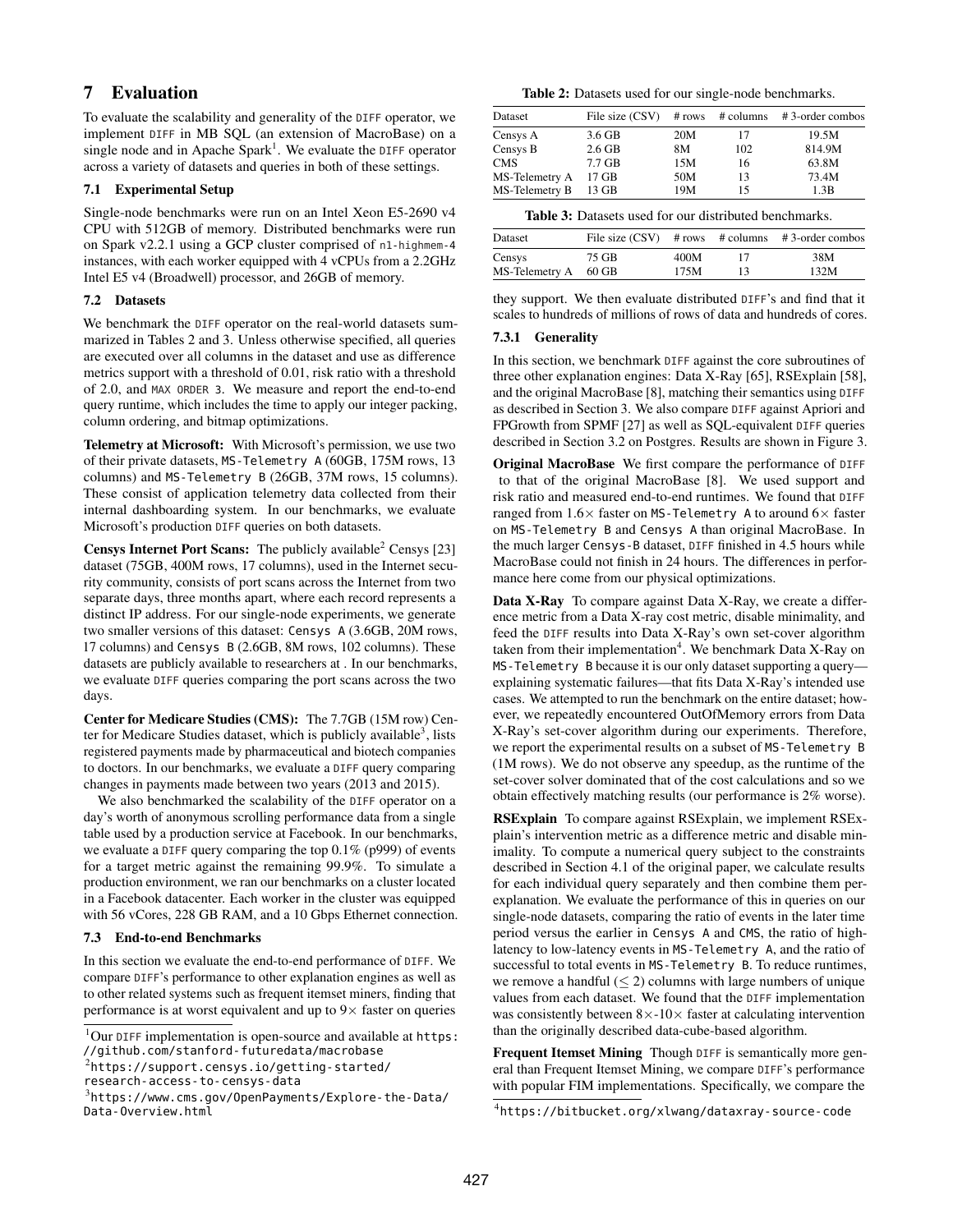<span id="page-9-0"></span>

Figure 3: Runtime comparison of MB SQL performance on DIFF queries with various difference metrics against the equivalent query in other explanation engines. All queries were executed with MAX ORDER 3, except for the Postgres query on Censys B (denoted with an asterisk), which we ran with ORDER 2 due to Postgres's limit on the number of GROUP BY columns. >24h indicates that the query did not complete in 24 hours.

<span id="page-9-1"></span>

Figure 4: Distributed scalability analysis of MB SQL in Spark. On a public GCP cluster, we evaluate a DIFF query with support of 0.001 and risk ratio of 2.0 on Censys. We observe a near-linear scale-up as we increase the number of servers.

runtime of the summarization step of DIFF to the runtimes of the Apriori and FPGrowth implementations in the popular Java data mining library SPMF [\[27\]](#page-12-13). When we run DIFF with only one difference metric, support, and disable the minimality property, DIFF is semantically equivalent to a frequent itemset miner. DIFF ranges from  $11\times$  faster on Censys A to to  $36\times$  faster on MB-Telemetry-B than SPMF Apriori and from  $1.1 \times$  faster on MS-Telemetry A to  $3 \times$ faster on MS-Telemetry B and Censys A than SPMF FPGrowth at Frequent Itemset Mining. These speedups are due to the physical optimizations we discuss in Section [5.](#page-6-0)

Postgres For these experiments, we benchmark DIFF against a semantically equivalent SQL query in Postgres v10.3. We translate the support and risk ratio to Postgres UDFs and benchmark DIFF queries on the CMS and Censys A datasets. We find that DIFF is orders of magnitude faster than the equivalent SQL query.

## 7.3.2 Distributed

We evaluate the scalability and performance of our distributed implementation of DIFF, described in Section [6,](#page-7-1) on our largest datasets.

Censys In Figure [4,](#page-9-1) we run a DIFF using support and risk ratio on our largest public dataset, 400 million rows of Censys data, on a varying number of 4-core nodes. This query compares two Internet port scans (200M rows each) made three months apart to analyze how the Internet has changed in that time period. We find that this query scales well with increasing cluster sizes.

Facebook To measure the performance of MB SQL on even larger datasets, we ran a similar scalability experiment on a day's worth of anonymous scrolling performance data from a service at Facebook using one of their production clusters. Workers in the cluster are not reserved for individual Spark jobs, but are instead allocated as containers using a resource manager. We therefore benchmark the DIFF query for this service at the granularity of a Spark executor. Each executor receives 32 GB of RAM and 4 cores.

At 50 executors, MB SQL in Spark evaluated our DIFF query in approximately 2,000 seconds. With fewer executors allocated, MB SQL's performance was slowed by significant memory pressure: more than 10% of the overall compute time was spent on garbage collection, since the data itself took a significant fraction of the allocated memory. At 300 executors, which relieved the memory pressure, MB SQL in Spark evaluated the query in 1,000 seconds.

#### 7.4 Analysis of Optimizations

In this section, we analyze the effectiveness of our physical and logical optimizations. We show that they improve query performance by up to  $17 \times$  on a single node and  $7 \times$  in a cluster.

## 7.4.1 Single-Node Factor Analysis

We conduct a factor analysis to evaluate the effectiveness of the physical optimizations described in Section [5](#page-6-0) with the results shown in Figure [5.](#page-10-0) Our efficient encoding scheme (Packed Integers) and layout scheme (Column Ordered) produce substantial gains in performance, improving it by up to  $1.7\times$  and  $1.9\times$ , respectively. Applying bitmaps to all columns (All Bitmaps) improves performance by up to  $5\times$  on datasets with low-cardinality columns, such as Censys A with a high support threshold, but performs poorly when columns have high cardinalities. To decide when bitmaps are appropriate, we use the cost model in Section [5](#page-6-0) (Bitmap w/ Cost Model), which produces speedups on all datasets and queries. We also evaluate the performance of our functional dependency optimization described in Section [4](#page-5-0) (FDs) and find that it produces speedups of up to  $1.2 \times$  in all datasets except Censys A and Censys B, which had no FDs. In total, our optimized implementation is  $2.5\n-17\times$  faster than our unoptimized implementation.

## 7.4.2 Distributed Factor Analysis

In Figure [6,](#page-10-1) we conduct a factor analysis to study the effects of our optimizations in the distributed setting. Because, to our knowledge, no other explanation engines have open-source distributed implementations to compare to, we benchmark against a popular distributed frequent itemset miner, the parallel FPGrowth algorithm first described in [\[47\]](#page-12-28) and implemented as part of Spark's MLlib library. We run our experiments on all 400 million rows of Censys on a cluster of 25 four-core machines and report throughput.

We find that MB SQL's DIFF consistently outperforms Spark's FPGrowth by 2.5× to 4.5×. Even *unoptimized* DIFF outperforms Spark FPGrowth, because our benchmark DIFF queries return loworder explanations ( $k \leq 3$ ), while FPGrowth is designed for finding higher-order explanations common in Frequent Itemset Mining. Analyzing the optimizations individually, we find that our efficient encoding and bitmap schemes produce similar speedups as on a single core. FDs produce a 10% speedup on MS-Telemetry A. (No functional dependencies were found in Censys.) Our distributed pruning optimization produces speedups of up to  $6\times$  on datasets with high-cardinality columns.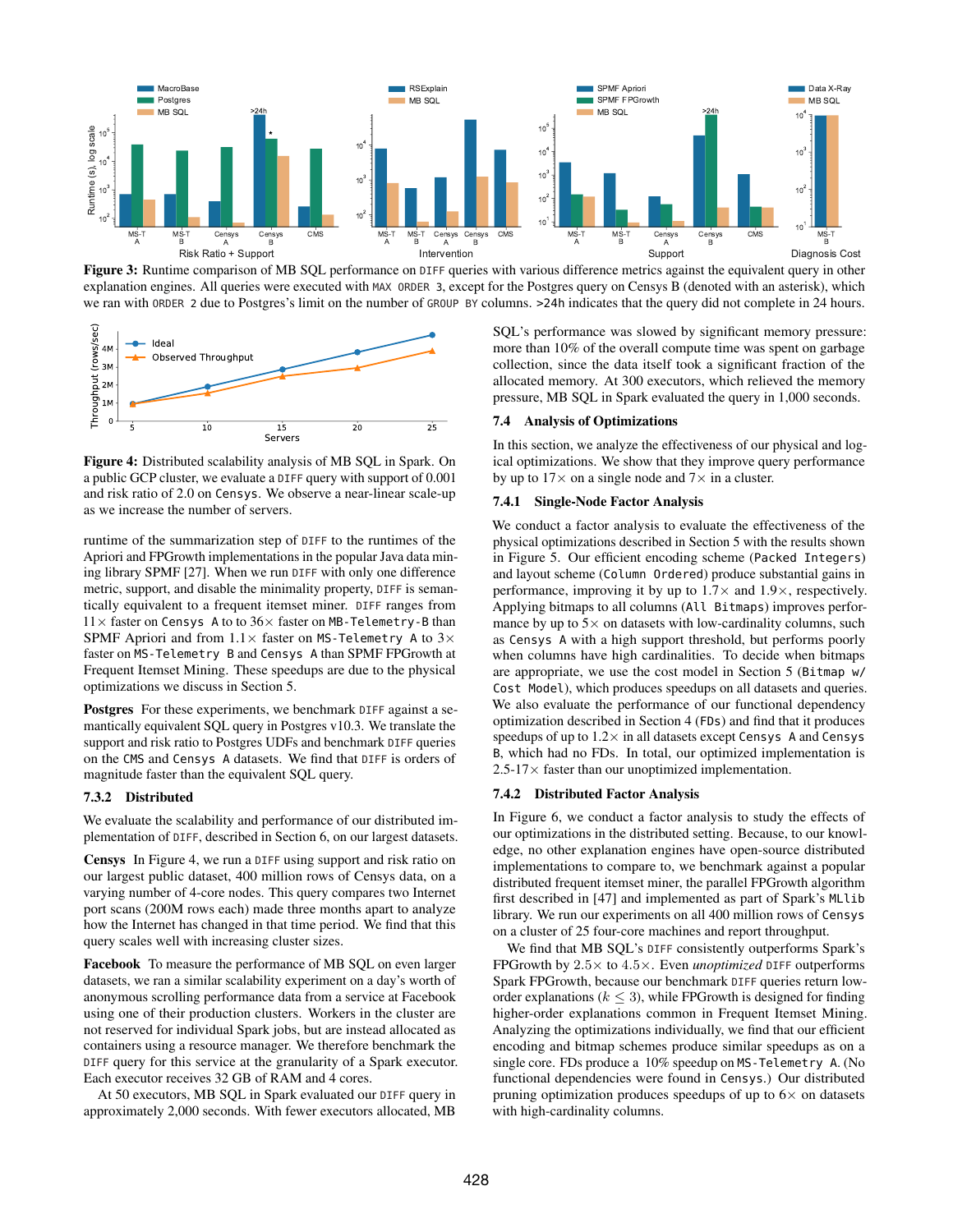<span id="page-10-0"></span>

Figure 5: Factor analysis of our optimizations, conducted on a single machine and core. We successively add all optimizations (PI: Packed Integers, CO: Column Ordered, FDs: Functional Dependencies) discussed in Sections [4](#page-5-0) and [5.](#page-6-0)

<span id="page-10-1"></span>

Figure 6: Factor analysis of distributed optimizations, conducted on 25 four-core machines. We successively add all optimizations (DP: Distributed Pruning, PI: Packed Integers, FDs: Functional Dependencies) discussed in Sections [4,](#page-5-0) [5,](#page-6-0) and [6](#page-7-1) and report corresponding throughput. We also compare against Spark's FPGrowth.

<span id="page-10-2"></span>

Figure 7: Runtime of the DIFF-JOIN predicate pushdown algorithm with threshold disabled vs. the naïve approach as  $|K|$  is varied.  $|R| = |S| = 1$ M rows, and  $|T| = 100$ K rows with 4 columns. The DIFF query is run with risk ratio = 10.0 and support =  $10^{-4}$ .

# 7.4.3 DIFF-JOIN

In this section, we evaluate the performance of our DIFF-JOIN logical optimization. First, we apply the DIFF-JOIN predicate pushdown algorithm on a normalized version of MS-Telemetry B that requires a NATURAL JOIN between two fact tables  $R$  and  $S$  and a single dimension table  $T$ . We benchmark our optimization against the naïve approach and find that it improves the query response time by  $2 \times$ .

In Figure [7,](#page-10-2) we conduct a synthetic experiment to illustrate the relationship between  $|K|$ , the number of candidate foreign keys, and our DIFF-J0IN optimization. We set |R| and |S| to be 1M rows, and |T| to be 100K rows with 4 attributes. In R, we set a subset of foreign keys to occur with a relative frequency compared to S, ensuring that this subset becomes  $K$ . Then, we measure the runtime of both our algorithm and the naïve approach on a DIFF query with risk ratio and support thresholds of 10.0 and  $10^{-4}$ , respectively.

At  $|K| = 5000$ , the runtimes of both are roughly equivalent, confirming our setting of threshold. As  $|K|$  increases, we find that the runtime of the DIFF-JOIN predicate pushdown algorithm increases as well—a larger  $|K|$  leads to a larger V, the set of candidate values, which in turn, leads to a more expensive JOIN between  $R$  and  $V$ , and  $S$  and  $V$ . For the naïve approach, a larger  $K$  leads to shorter overall runtime due to less time spent in the Apriori stage. The larger set of candidate keys leads to many single-order and fewer higher-order attribute combinations, and the Apriori algorithm spends less time exploring higher-order itemsets.

<span id="page-10-3"></span>

Figure 8: Throughput of different difference metrics on CMS, with a fixed ratio of 2.0 (except for Support Only).

<span id="page-10-4"></span>

Figure 9: Throughput of two DIFF queries with varying support (left) and ratio (right) thresholds.

## 7.5 Comparison of Difference Metrics and Parameters

To evaluate the relative performance of MB SQL's DIFF running with different difference metrics, we compare their runtimes on CMS. The results are shown in Figure [8.](#page-10-3) The Support Only query, equivalent to classical FIM, is fastest due to its simplicity and amenability to bitmap optimizations. Combining support with risk ratio (Risk Ratio) or odds ratio (Odds Ratio) yielded a slightly slower query. Combining support with the mean shift metric is even slower, since the mean shift cannot take advantage of our bitmap optimizations.

To evaluate how support and ratio thresholds affect the performance of our DIFF implementation, we picked two representative queries (Risk Ratio and Mean Shift) and ran them with varying support and ratio. The results are shown in Figure [9.](#page-10-4) In the left chart, we confirm that decreasing support increases runtime. At low supports, Mean Shift outperforms Risk Ratio because the Mean Shift pruning rules are more efficient (Mean Shift requires itemsets to be supported among both test and control rows, but Risk Ratio only among test rows). At higher supports, Risk Ratio becomes faster as it can take advantage of bitmap optimizations. Examining the right chart in Figure [9,](#page-10-4) we find that decreasing either the risk ratio or the mean shift ratio decreases runtime. This is attributable to the minimality rule in Section [3.4.](#page-5-1) At low ratios, most low-order itemsets that pass the support threshold also pass the ratio threshold, so their higher-order supersets never need to be considered. With high ratios, fewer itemsets are pruned by minimality, so more must be considered.

## 8 Related Work

Explanation Query Engines Many researchers have explored extending the functionality of databases to understand causality and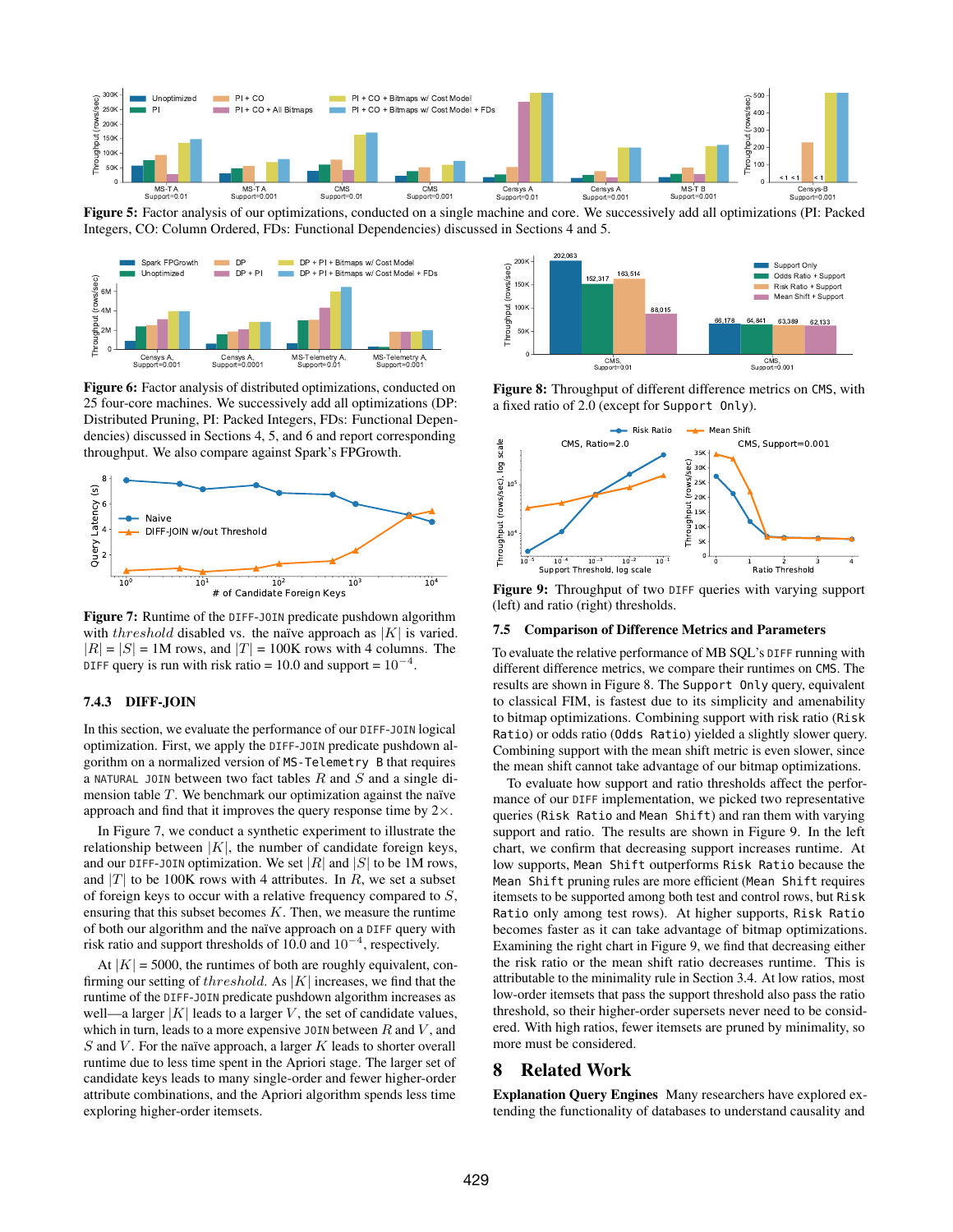answer explanation queries, starting with Sarawagi and Sathe's  $i^3$ system. Unlike our proposed DIFF operator, Sarawagi and Sathe's DIFF finds differences between two different *cells* in an OLAP cube, rather than two relations (or alternatively, two data cubes). Subsequently, Fagin et al. [\[24,](#page-12-14) [25\]](#page-12-15) introduce a theoretical framework for answering explanation queries in their proposed data model, a multi-structural database. They propose a DIFFERENTIATE operator that, unlike DIFF, requires solving an NP-hard optimization problem for an exact answer.

We implemented the DIFF operator as a relational interface for MacroBase; our difference metrics abstraction generalizes the support and risk ratio semantics introduced by Bailis et al. [\[8\]](#page-12-1). Others have proposed general frameworks for explanation queries: Roy et al. [\[58\]](#page-13-1) developed a formal approach for explanation queries over multiple relations, but they require computing an entire data cube to evaluate queries. Wu and Madden [\[67\]](#page-13-3) introduce a framework for finding explanations for aggregate queries on a single relation based on the notion of influence, which we can express using our DIFF operator. Finally, many specialized explanation query engines have also been proposed to explain performance bottlenecks [\[39,](#page-12-29) [57,](#page-13-11) [69\]](#page-13-12) or diagnose data errors [\[65\]](#page-13-2); the DIFF operator allows us to express core subroutines of each of these systems using a single interface without sacrificing performance.

Feature Selection Finding explanations for trends in large-scale datasets can be cast as a feature selection problem, an important task in machine learning [\[31,](#page-12-2) [35,](#page-12-30) [41,](#page-12-31) [48,](#page-13-13) [60\]](#page-13-14). Various feature selection techniques, such as compressive sensing [\[12\]](#page-12-32), correlation-based tests [\[32\]](#page-12-33), and tree-based approaches [\[56\]](#page-13-15) are used to select a subset of relevant features (i.e., variables, predictors) to construct a machine learning model. Through our difference metric interface, the DIFF operator presents a generalizable approach for efficiently applying one or more correlation-based feature selection techniques (e.g., chi-squared tests) and retrieving relevant features.

Multiple Hypothesis Testing Because a DIFF query can produce many explanations, it is potentially vulnerable to false positives (Type I errors). We can correct for this by calculating p-values for our difference metrics, as Bailis et al. [\[8\]](#page-12-1) do for risk ratio. We can then compare these p-values to our desired confidence thresholds, applying corrections such as the Bonferroni correction [\[59\]](#page-13-16) or the Benjamini-Hochberg procedure [\[13\]](#page-12-34) to account for the number of explanations returned. We can then set our support threshold high enough that any explanation that passes it must be significant. In our experiments, our support thresholds were high enough given the relatively small number of explanations returned and relatively large number of rows in our datasets to ensure statistical significance.

Frequent Itemset Mining Our work draws inspiration from the Frequent Itemset Mining (FIM) literature [\[46\]](#page-12-16); specifically, the DIFF operator uses a variant of the Apriori algorithm [\[2\]](#page-12-5) to explore different dimension combinations as itemsets, which are potential explanations that answer a given DIFF query. A substantial amount of prior work optimizes Apriori performance, such as applying bitmap indexes for faster candidate generation [\[6,](#page-12-24) [15,](#page-12-23) [26,](#page-12-25) [71\]](#page-13-10). This previous work, however, mostly considers lists of transactions instead of relational tables and thus has no notion of column cardinality; we show in Section [7](#page-8-6) that cardinality-aware bitmap indexes lead to substantial improvements for DIFF query evaluation. Additionally, prior work does not consider opportunities to optimize over relational data: our experiments illustrate that we can exploit functional dependencies to prune the search space of Apriori and accelerate DIFF query performance. Proposals for custom FIM indexes in relational databases—such as I-trees [\[10\]](#page-12-35) and IMine [\[11\]](#page-12-36)—apply to FPGrowth [\[63\]](#page-13-17), not Apriori.

OLAP Query Optimization Query optimization has long been a research focus for the database community [\[18,](#page-12-37) [28,](#page-12-38) [33,](#page-12-39) [34\]](#page-12-40). In this paper, we present novel logical optimizations and an efficient physical implementation for DIFF, a new relational operator. Our physical optimizations leverage previous techniques used to accelerate OLAP workloads, including columnar storage [\[64\]](#page-13-9), dictionary encoding [\[50\]](#page-13-18), and bitmap indexes [\[17,](#page-12-41) [54\]](#page-13-19). Our implementation of DIFF requires a data-dependent application of these techniques that take into account the cardinality of individual attributes. With these improvements, the DIFF operator can be incorporated into existing OLAP warehouses, such as Druid [\[68\]](#page-13-20) and Impala [\[14\]](#page-12-42).

In addition, our proposed optimizations draw from research in adaptive query processing [\[5,](#page-12-20) [7,](#page-12-21) [21\]](#page-12-19). We show in Section [4](#page-5-0) how to optimize DIFF-JOIN queries using our adaptive algorithm, which builds upon extensive work on optimizing JOINs [\[52,](#page-13-21) [53,](#page-13-6) [55,](#page-13-7) [61,](#page-13-22) [62\]](#page-13-23). Our algorithm also shares similarity with recent work examining the cost of materializing JOINs in machine learning workloads [\[19,](#page-12-43) [44\]](#page-12-44), including learning over JOINs [\[42\]](#page-12-4). Kumar et al. [\[43\]](#page-12-45) study the impact of avoiding primary key-foreign key (KFK) JOINs during feature selection; they develop a set of information-theoretic decision rules to inform users when a KFK JOIN can be safely avoided without leading to a lower test accuracy for the downstream machine learning model. In our work, we assume that the JOIN is beneficial for the downstream model, and we design an adaptive algorithm for evaluating the JOIN efficiently in a data-dependent manner.

Lastly, our logical optimizations borrow from previous work on functional dependencies (FDs), such as CORDS [\[37\]](#page-12-46), which mines datasets for FDs. In MB SQL, we do not focus on functional dependency discovery—we assume that they are provided by the user. Our contribution is a modified version of the Apriori algorithm that takes advantage of functional dependencies to prune the search space during candidate generation.

# 9 Conclusion

To combat the interoperability and scalability challenges common in large-scale data explanation tasks, we presented the DIFF operator, a declarative operator that unifies explanation and feature selection queries with relational analytics workloads. Because the DIFF query is semantically equivalent to a standard relational query composed of UNION, GROUP BY and CUBE operators, it integrates with current analytics pipelines, providing a solution for improved interoperability. Further, by providing logical and physical optimizations that take advantage of DIFF's relational model, we are able to scale to large industrial workloads across Microsoft and Facebook. We are continuing to develop the DIFF operator with our collaborators, including Microsoft, Facebook, Censys, and Google, and hope to provide additional improvements to further boost data analyst productivity.

# 10 Acknowledgments

We thank Kexin Rong, Hector Garcia-Molina, our colleagues in the Stanford DAWN Project, and the anonymous VLDB reviewers for their detailed feedback on earlier drafts of this work. This research was supported in part by affiliate members and other supporters of the Stanford DAWN project—Ant Financial, Facebook, Google, Intel, Microsoft, NEC, SAP, Teradata, and VMware—as well as Toyota Research Institute, Keysight Technologies, Hitachi, Northrop Grumman, Amazon Web Services, Juniper Networks, NetApp, and the NSF under CAREER grant CNS-1651570. Any opinions, findings, and conclusions or recommendations expressed in this material are those of the authors and do not necessarily reflect the views of the National Science Foundation.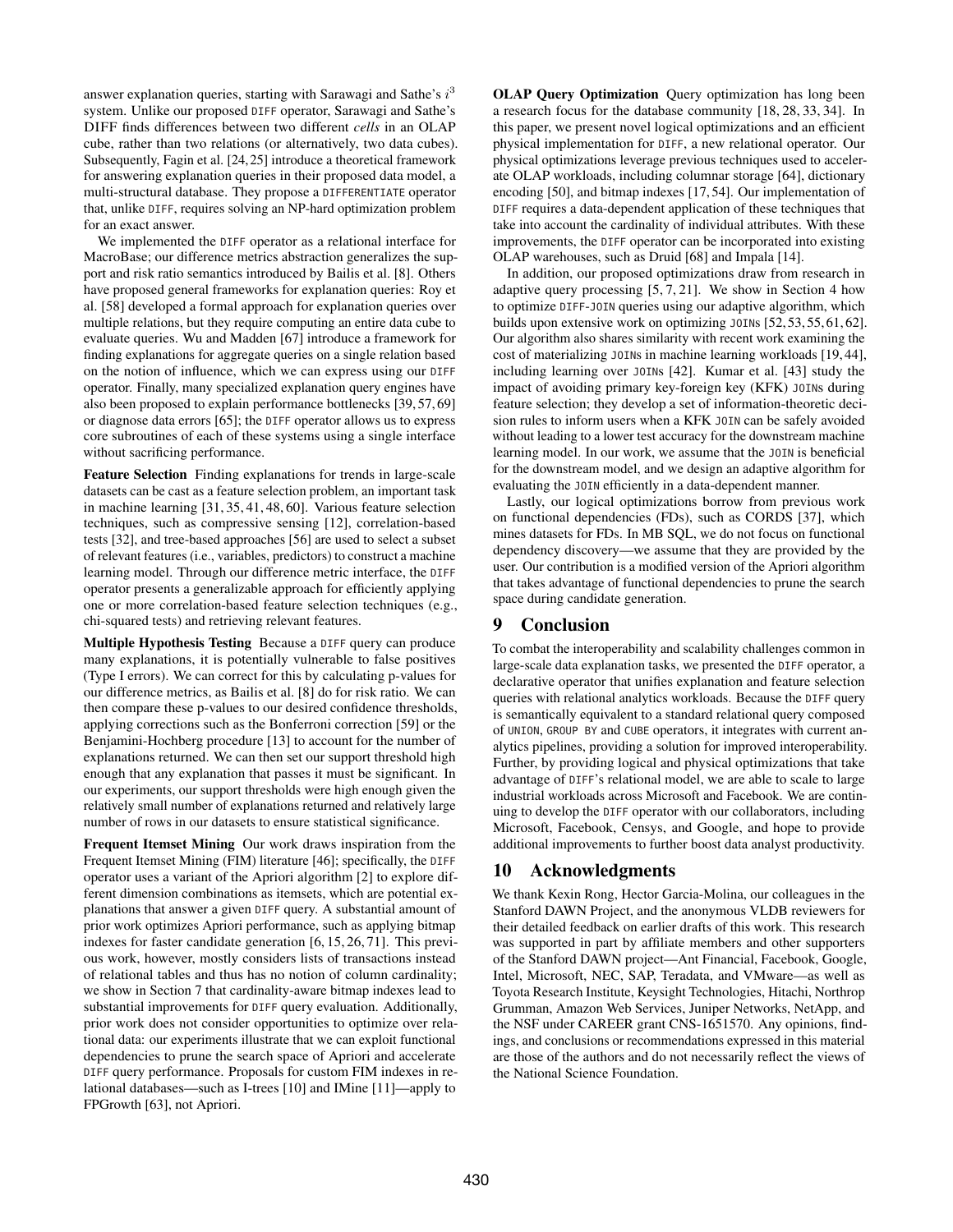# 11 References

- <span id="page-12-17"></span>[1] S. Abiteboul, R. Hull, and V. Vianu. *Foundations of databases: the logical level*. Addison-Wesley Longman Publishing Co., Inc., 1995.
- <span id="page-12-5"></span>[2] R. Agarwal, R. Srikant, et al. Fast algorithms for mining association rules. In *VLDB*, pages 487–499, 1994.
- <span id="page-12-11"></span>[3] M. Antonakakis, T. April, M. Bailey, M. Bernhard, E. Bursztein, J. Cochran, Z. Durumeric, J. A. Halderman, L. Invernizzi, M. Kallitsis, D. Kumar, C. Lever, Z. Ma, J. Mason, D. Menscher, C. Seaman, N. Sullivan, K. Thomas, and Y. Zhou. Understanding the mirai botnet. In *USENIX Security*, 2017.
- <span id="page-12-27"></span>[4] M. Armbrust et al. Spark sql: Relational data processing in spark. In *SIGMOD*, pages 1383–1394. ACM, 2015.
- <span id="page-12-20"></span>[5] R. Avnur and J. M. Hellerstein. Eddies: Continuously adaptive query processing. In *SIGMOD*, volume 29, pages 261–272. ACM, 2000.
- <span id="page-12-24"></span>[6] J. Ayres et al. Sequential pattern mining using a bitmap representation. In *KDD*, pages 429–435. ACM, 2002.
- <span id="page-12-21"></span>[7] S. Babu, P. Bizarro, and D. DeWitt. Proactive re-optimization. In *SIGMOD*, pages 107–118. ACM, 2005.
- <span id="page-12-1"></span>[8] P. Bailis et al. Macrobase: Prioritizing attention in fast data. In *SIGMOD*, pages 541–556. ACM, 2017.
- <span id="page-12-0"></span>[9] P. Bailis et al. Prioritizing attention in fast data: Principles and promise. *CIDR Google Scholar*, 2017.
- <span id="page-12-35"></span>[10] E. Baralis, T. Cerquitelli, and S. Chiusano. Index support for frequent itemset mining in a relational dbms. In *ICDE*, pages 754–765. IEEE, 2005.
- <span id="page-12-36"></span>[11] E. Baralis, T. Cerquitelli, and S. Chiusano. Imine: Index support for item set mining. *IEEE Transactions on Knowledge and Data Engineering*, 21(4):493–506, 2009.
- <span id="page-12-32"></span>[12] R. G. Baraniuk. Compressive sensing [lecture notes]. *IEEE signal processing magazine*, 24(4):118–121, 2007.
- <span id="page-12-34"></span>[13] Y. Benjamini and D. Yekutieli. The control of the false discovery rate in multiple testing under dependency. *Annals of statistics*, pages 1165–1188, 2001.
- <span id="page-12-42"></span>[14] M. Bittorf et al. Impala: A modern, open-source sql engine for hadoop. In *CIDR*, 2015.
- <span id="page-12-23"></span>[15] D. Burdick, M. Calimlim, and J. Gehrke. Mafia: A maximal frequent itemset algorithm for transactional databases. In *ICDE*, pages 443–452. IEEE, 2001.
- <span id="page-12-26"></span>[16] S. Chambi et al. Better bitmap performance with roaring bitmaps. *Software: practice and experience*, 46(5):709–719, 2016.
- <span id="page-12-41"></span>[17] S. Chambi et al. Optimizing druid with roaring bitmaps. In *IDEAS*, pages 77–86. ACM, 2016.
- <span id="page-12-37"></span>[18] S. Chaudhuri. An overview of query optimization in relational systems. In *PODS*, pages 34–43. ACM, 1998.
- <span id="page-12-43"></span>[19] L. Chen et al. Towards linear algebra over normalized data. *PVLDB*, 10(11):1214–1225, 2017.
- <span id="page-12-7"></span>[20] J. Dean and L. A. Barroso. The tail at scale. *Communications of the ACM*, 56:74–80, 2013.
- <span id="page-12-19"></span>[21] A. Deshpande et al. Adaptive query processing. *Foundations and Trends in Databases*, 1(1):1–140, 2007.
- <span id="page-12-10"></span>[22] Z. Durumeric et al. The matter of heartbleed. In *IMC*, pages 475–488. ACM, 2014.
- <span id="page-12-9"></span>[23] Z. Durumeric et al. A search engine backed by Internet-wide scanning. In *SIGSAC*, pages 542–553. ACM, 2015.
- <span id="page-12-14"></span>[24] R. Fagin et al. Efficient implementation of large-scale multi-structural databases. In *VLDB*, pages 958–969. VLDB

Endowment, 2005.

- <span id="page-12-15"></span>[25] R. Fagin et al. Multi-structural databases. In *PODS*, pages 184–195. ACM, 2005.
- <span id="page-12-25"></span>[26] W. Fang et al. Frequent itemset mining on graphics processors. In *DaMoN*, pages 34–42. ACM, 2009.
- <span id="page-12-13"></span>[27] P. Fournier-Viger et al. The spmf open-source data mining library version 2. In *Joint European conference on machine learning and knowledge discovery in databases*, pages 36–40. Springer, 2016.
- <span id="page-12-38"></span>[28] G. Graefe and W. J. McKenna. The volcano optimizer generator: Extensibility and efficient search. In *ICDE*, pages 209–218. IEEE, 1993.
- <span id="page-12-12"></span>[29] J. Gray et al. Data cube: A relational aggregation operator generalizing group-by, cross-tab, and sub-totals. *Data mining and knowledge discovery*, 1(1):29–53, 1997.
- <span id="page-12-8"></span>[30] A. Greenberg et al. The cost of a cloud: research problems in data center networks. *ACM SIGCOMM computer communication review*, 39(1):68–73, 2008.
- <span id="page-12-2"></span>[31] I. Guyon and A. Elisseeff. An introduction to variable and feature selection. *Journal of machine learning research*, 3(Mar):1157–1182, 2003.
- <span id="page-12-33"></span>[32] M. A. Hall. Correlation-based feature selection of discrete and numeric class machine learning. 2000.
- <span id="page-12-39"></span>[33] J. M. Hellerstein et al. Architecture of a database system. *Foundations and Trends* (*R*) *in Databases*, 1(2):141–259, 2007.
- <span id="page-12-40"></span>[34] J. M. Hellerstein and M. Stonebraker. *Readings in database systems*. 2005.
- <span id="page-12-30"></span>[35] S. C. Hoi et al. Online feature selection for mining big data. In *BigMine*, pages 93–100. ACM, 2012.
- <span id="page-12-6"></span>[36] IDC. The digital universe of opportunities: Rich data and the increasing value of the internet of things, 2014. <http://www.emc.com/leadership/digital-universe/>.
- <span id="page-12-46"></span>[37] I. F. Ilyas et al. Cords: automatic discovery of correlations and soft functional dependencies. In *SIGMOD*, pages 647–658. ACM, 2004.
- <span id="page-12-18"></span>[38] Y. E. Ioannidis and S. Christodoulakis. *On the propagation of errors in the size of join results*, volume 20. ACM, 1991.
- <span id="page-12-29"></span>[39] N. Khoussainova, M. Balazinska, and D. Suciu. Perfxplain: Debugging mapreduce job performance. *PVLDB*, 5(7):598–609, 2012.
- <span id="page-12-3"></span>[40] R. Kimball and M. Ross. *The data warehouse toolkit: the complete guide to dimensional modeling*. John Wiley & Sons, 2011.
- <span id="page-12-31"></span>[41] P. Konda et al. Feature selection in enterprise analytics: a demonstration using an r-based data analytics system. *PVLDB*, 6(12):1306–1309, 2013.
- <span id="page-12-4"></span>[42] A. Kumar. *Learning Over Joins*. PhD thesis, The University of Wisconsin-Madison, 2016.
- <span id="page-12-45"></span>[43] A. Kumar et al. To join or not to join?: Thinking twice about joins before feature selection. In *SIGMOD*, pages 19–34. ACM, 2016.
- <span id="page-12-44"></span>[44] A. Kumar, J. Naughton, and J. M. Patel. Learning generalized linear models over normalized data. In *Proceedings of the 2015 ACM SIGMOD International Conference on Management of Data*, pages 1969–1984. ACM, 2015.
- <span id="page-12-22"></span>[45] A. Lamb et al. The vertica analytic database: C-store 7 years later. *VLDB*, 5(12):1790–1801, 2012.
- <span id="page-12-16"></span>[46] J. Leskovec et al. *Mining of Massive Datasets*. Cambridge university press, 2014.
- <span id="page-12-28"></span>[47] H. Li et al. Pfp: parallel fp-growth for query recommendation. In *RecSys*, pages 107–114. ACM, 2008.